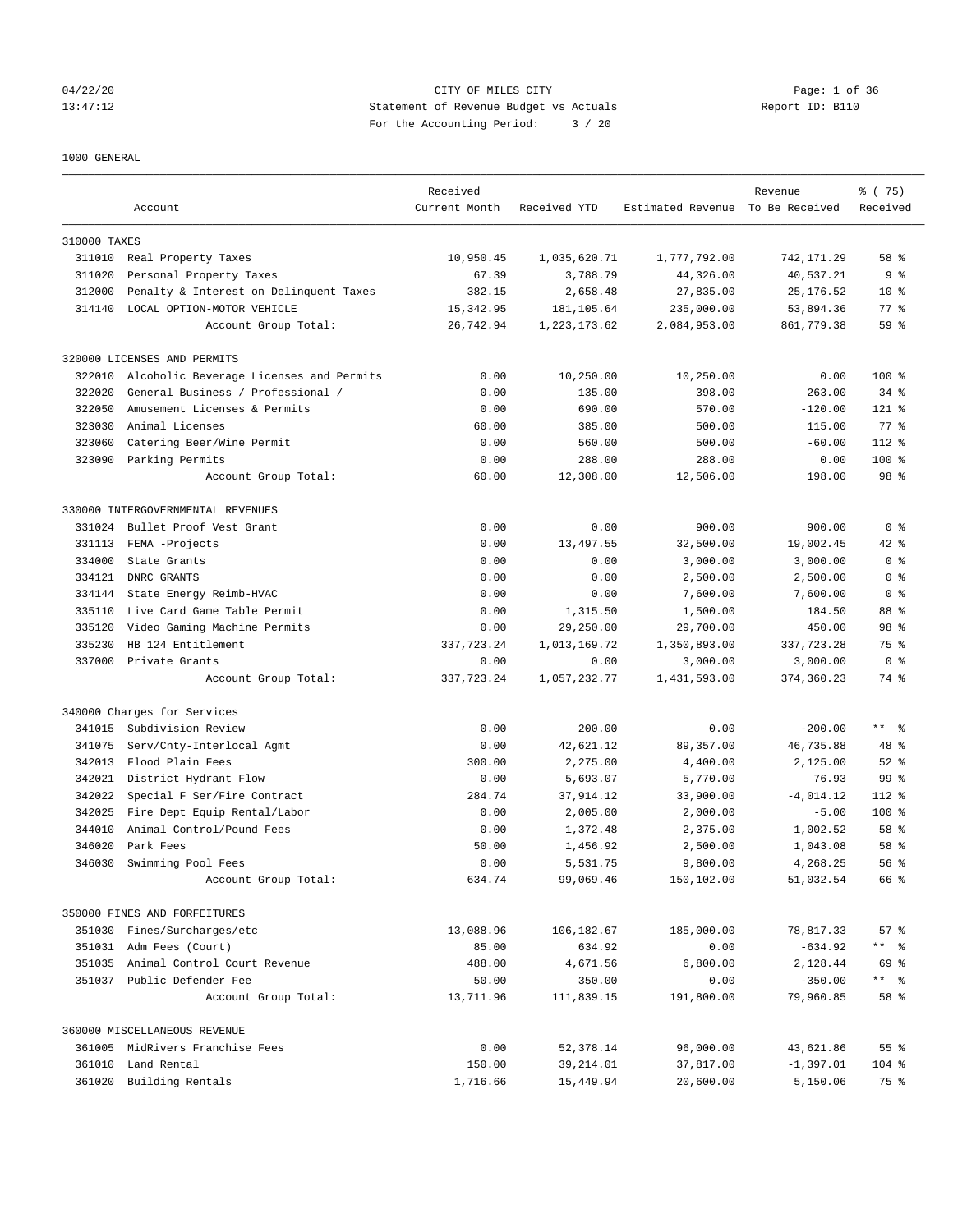# 04/22/20 **CITY OF MILES CITY** CONTROLLER CONTROLLER Page: 2 of 36 13:47:12 Statement of Revenue Budget vs Actuals Report ID: B110 For the Accounting Period: 3 / 20

### 1000 GENERAL

|        |                                       | Received      |              |                   | Revenue        | % (75)                  |
|--------|---------------------------------------|---------------|--------------|-------------------|----------------|-------------------------|
|        | Account                               | Current Month | Received YTD | Estimated Revenue | To Be Received | Received                |
| 362020 | MISC REVENUE                          | 180.65        | 13,613.93    | 5,994.00          | $-7,619.93$    | $227$ $%$               |
| 365000 | Contributions and Donations           | 295.60        | 995.60       | 0.00              | $-995.60$      | $***$ $=$ $\frac{6}{5}$ |
| 365014 | Denton Field Project/2015             | 0.00          | $-450.00$    | 0.00              | 450.00         | $***$ $ -$              |
| 366040 | Misc.-BHS                             | 0.00          | 0.00         | 900.00            | 900.00         | 0 <sup>8</sup>          |
| 367000 | Sale of Junk or Salvage               | 0.00          | 0.00         | 4,100.00          | 4,100.00       | 0 <sup>8</sup>          |
|        | Account Group Total:                  | 2,342.91      | 121,201.62   | 165,411.00        | 44,209.38      | 73 %                    |
|        | 370000 INVESTMENT EARNINGS            |               |              |                   |                |                         |
| 371010 | Investment Earnings                   | 0.00          | 8,176.49     | 11,000.00         | 2,823.51       | 74 %                    |
|        | Account Group Total:                  | 0.00          | 8,176.49     | 11,000.00         | 2,823.51       | 74 %                    |
|        | 380000 OTHER FINANCING SOURCES        |               |              |                   |                |                         |
| 382020 | Compensation for Loss of Fixed Assets | 0.00          | 0.00         | 48,100.00         | 48,100.00      | 0 <sup>8</sup>          |
| 383000 | Interfund Operating Transfer          | 34, 134.00    | 395, 233.40  | 610,038.00        | 214,804.60     | 65 %                    |
|        | Account Group Total:                  | 34,134.00     | 395, 233.40  | 658,138.00        | 262,904.60     | $60*$                   |
|        | Total:<br>Fund                        | 415, 349.79   | 3,028,234.51 | 4,705,503.00      | 1,677,268.49   | 64 %                    |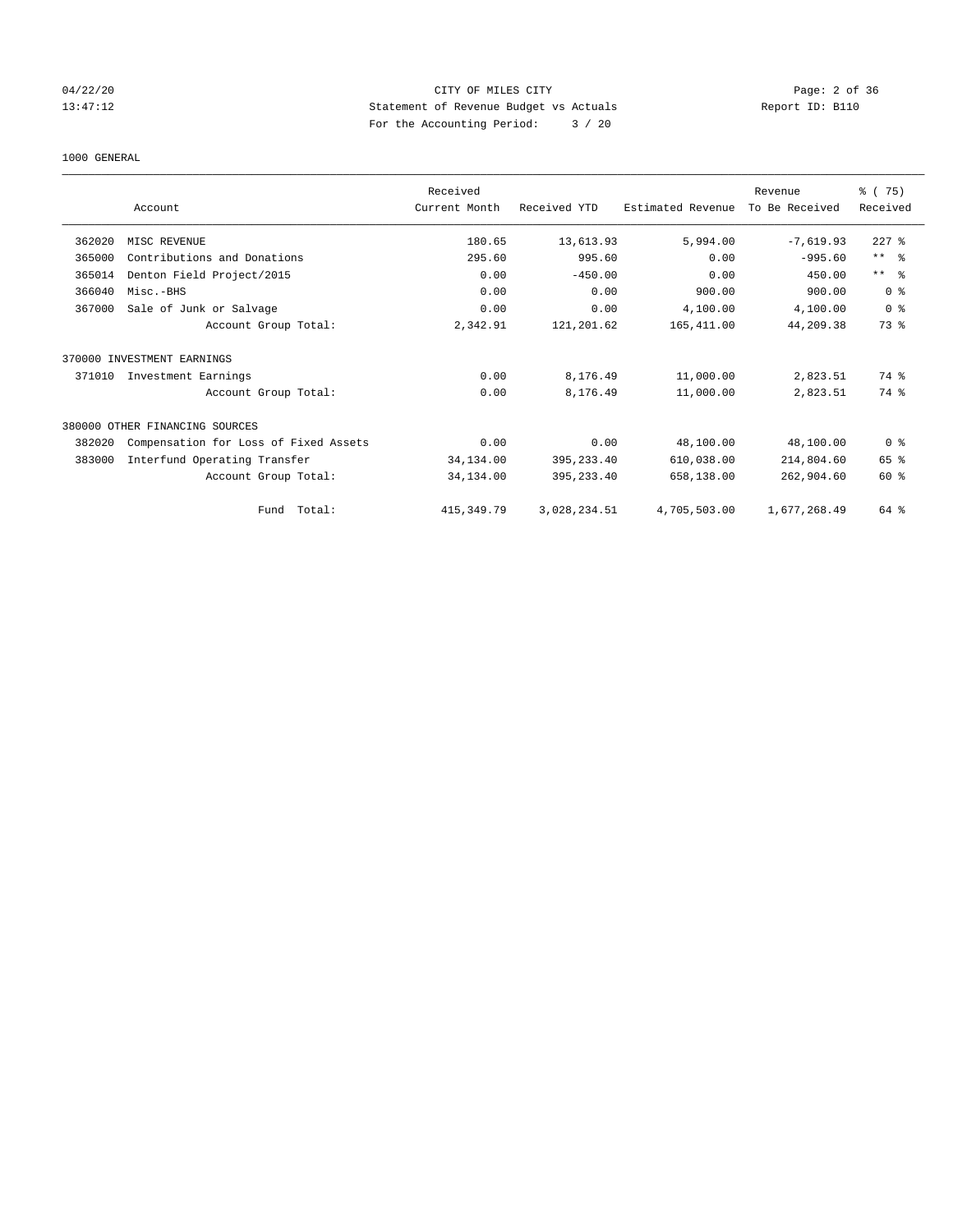# 04/22/20 **CITY OF MILES CITY** CONTROL CONTROL Page: 3 of 36 13:47:12 Statement of Revenue Budget vs Actuals Report ID: B110 For the Accounting Period: 3 / 20

# 2220 LIBRARY

|        |                                   | Received      |              |                   | Revenue        | % (75)                  |
|--------|-----------------------------------|---------------|--------------|-------------------|----------------|-------------------------|
|        | Account                           | Current Month | Received YTD | Estimated Revenue | To Be Received | Received                |
|        | 340000 Charges for Services       |               |              |                   |                |                         |
| 341075 | Serv/Cnty-Interlocal Agmt         | 0.00          | 0.00         | 41,015.00         | 41,015.00      | 0 <sup>8</sup>          |
| 346070 | Library Fees                      | 250.45        | 1,536.81     | 4,000.00          | 2,463.19       | 38 %                    |
| 346074 | Book Sales                        | 0.00          | 37.80        | 400.00            | 362.20         | 9 <sup>°</sup>          |
|        | Account Group Total:              | 250.45        | 1,574.61     | 45, 415.00        | 43,840.39      | 3%                      |
|        | 360000 MISCELLANEOUS REVENUE      |               |              |                   |                |                         |
| 365035 | Donation-Library Board of Trustee | 1,119.97      | 6,186.64     | 0.00              | $-6, 186.64$   | $***$ $=$ $\frac{6}{5}$ |
|        | Account Group Total:              | 1,119.97      | 6,186.64     | 0.00              | $-6, 186.64$   | $***$ 2                 |
|        | 380000 OTHER FINANCING SOURCES    |               |              |                   |                |                         |
| 383000 | Interfund Operating Transfer      | 25,445.00     | 229,005.00   | 305,344.00        | 76,339.00      | 75 %                    |
|        | Account Group Total:              | 25,445.00     | 229,005.00   | 305, 344.00       | 76,339.00      | 75 %                    |
|        | Fund Total:                       | 26,815.42     | 236,766.25   | 350,759.00        | 113,992.75     | 68 %                    |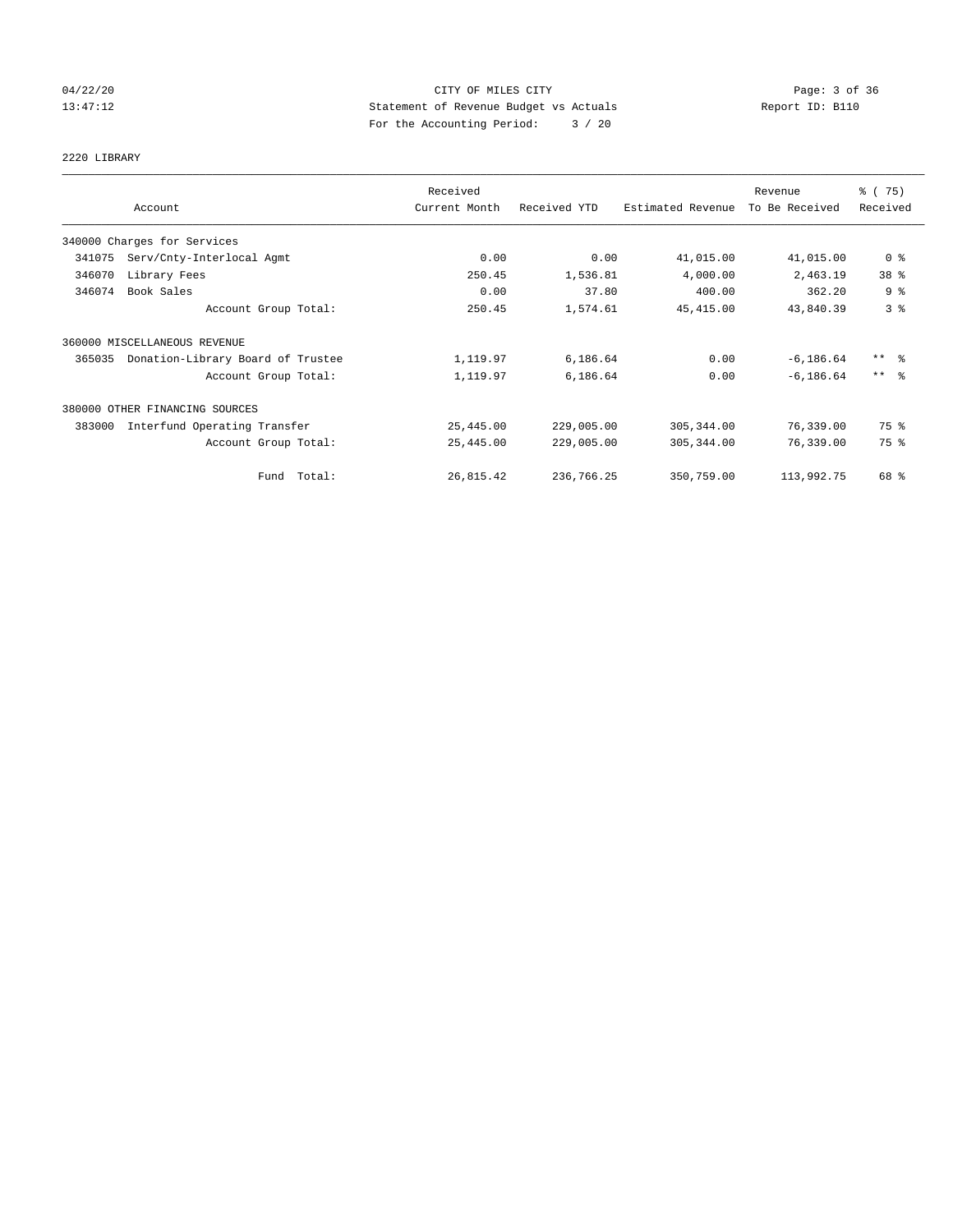# 04/22/20 CITY OF MILES CITY Page: 4 of 36 13:47:12 Statement of Revenue Budget vs Actuals Report ID: B110 For the Accounting Period: 3 / 20

2260 EMERGENCY DISASTER

|              | Account                                | Received<br>Current Month | Received YTD | Estimated Revenue | Revenue<br>To Be Received | % (75)<br>Received |
|--------------|----------------------------------------|---------------------------|--------------|-------------------|---------------------------|--------------------|
| 310000 TAXES |                                        |                           |              |                   |                           |                    |
| 311010       | Real Property Taxes                    | 6.62                      | 177.35       | 500.00            | 322.65                    | 35 <sup>8</sup>    |
| 311020       | Personal Property Taxes                | 0.71                      | 39.78        | 50.00             | 10.22                     | $80*$              |
| 312000       | Penalty & Interest on Delinquent Taxes | 3.65                      | 25.33        | 0.00              | $-25.33$                  | $***$ %            |
|              | Account Group Total:                   | 10.98                     | 242.46       | 550.00            | 307.54                    | $44*$              |
|              | Total:<br>Fund                         | 10.98                     | 242.46       | 550.00            | 307.54                    | $44*$              |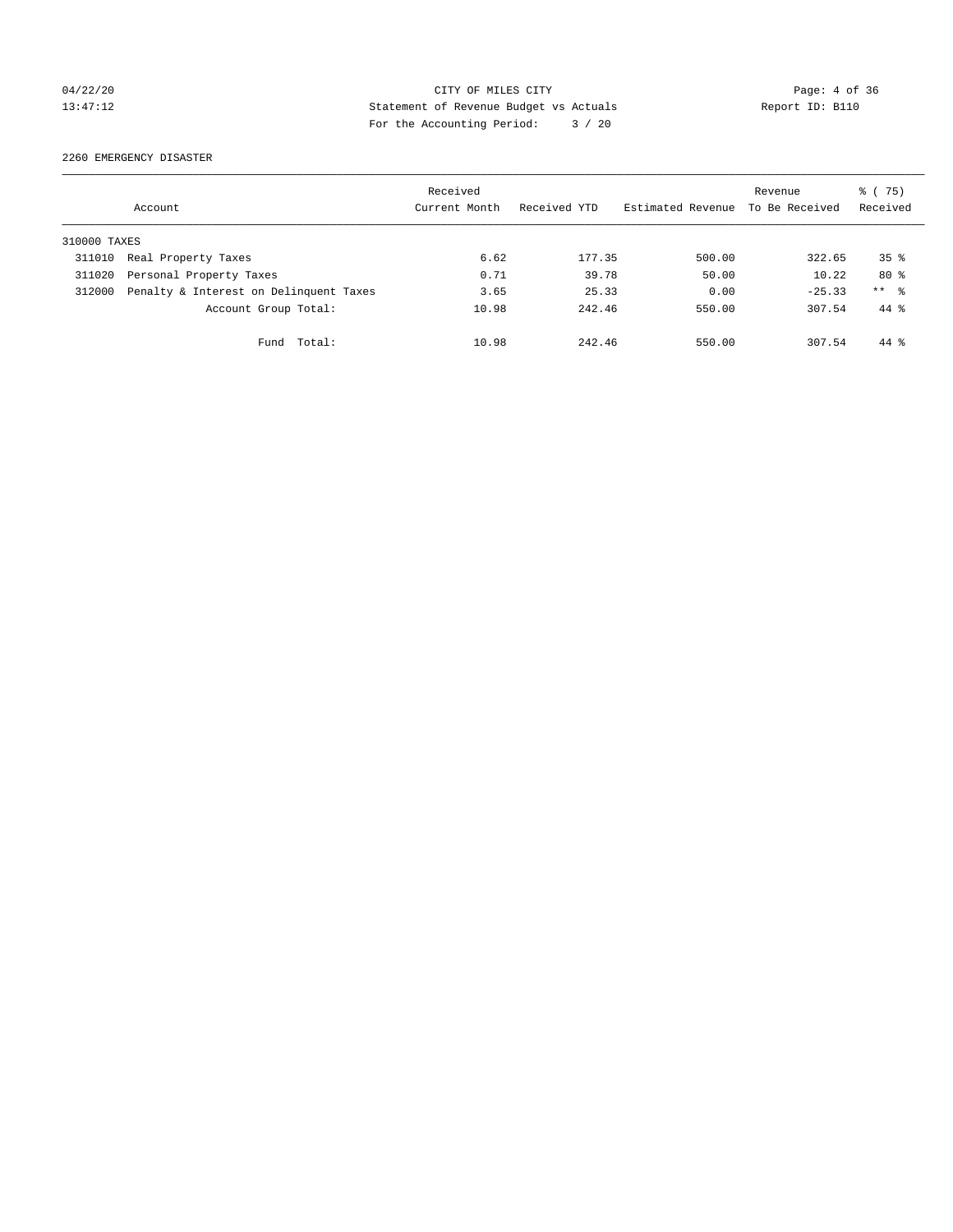## 04/22/20 **CITY OF MILES CITY** CONTROL CONTROL Page: 5 of 36 13:47:12 Statement of Revenue Budget vs Actuals Report ID: B110 For the Accounting Period: 3 / 20

2270 Health

| Account                                | Received<br>Current Month | Received YTD | Estimated Revenue | Revenue<br>To Be Received | 8 (75)<br>Received |
|----------------------------------------|---------------------------|--------------|-------------------|---------------------------|--------------------|
| 380000 OTHER FINANCING SOURCES         |                           |              |                   |                           |                    |
| Interfund Operating Transfer<br>383000 | 0.00                      | 11,500.00    | 11,500.00         | 0.00                      | $100*$             |
| Account Group Total:                   | 0.00                      | 11,500.00    | 11,500.00         | 0.00                      | $100*$             |
| Fund Total:                            | 0.00                      | 11,500.00    | 11,500.00         | 0.00                      | $100*$             |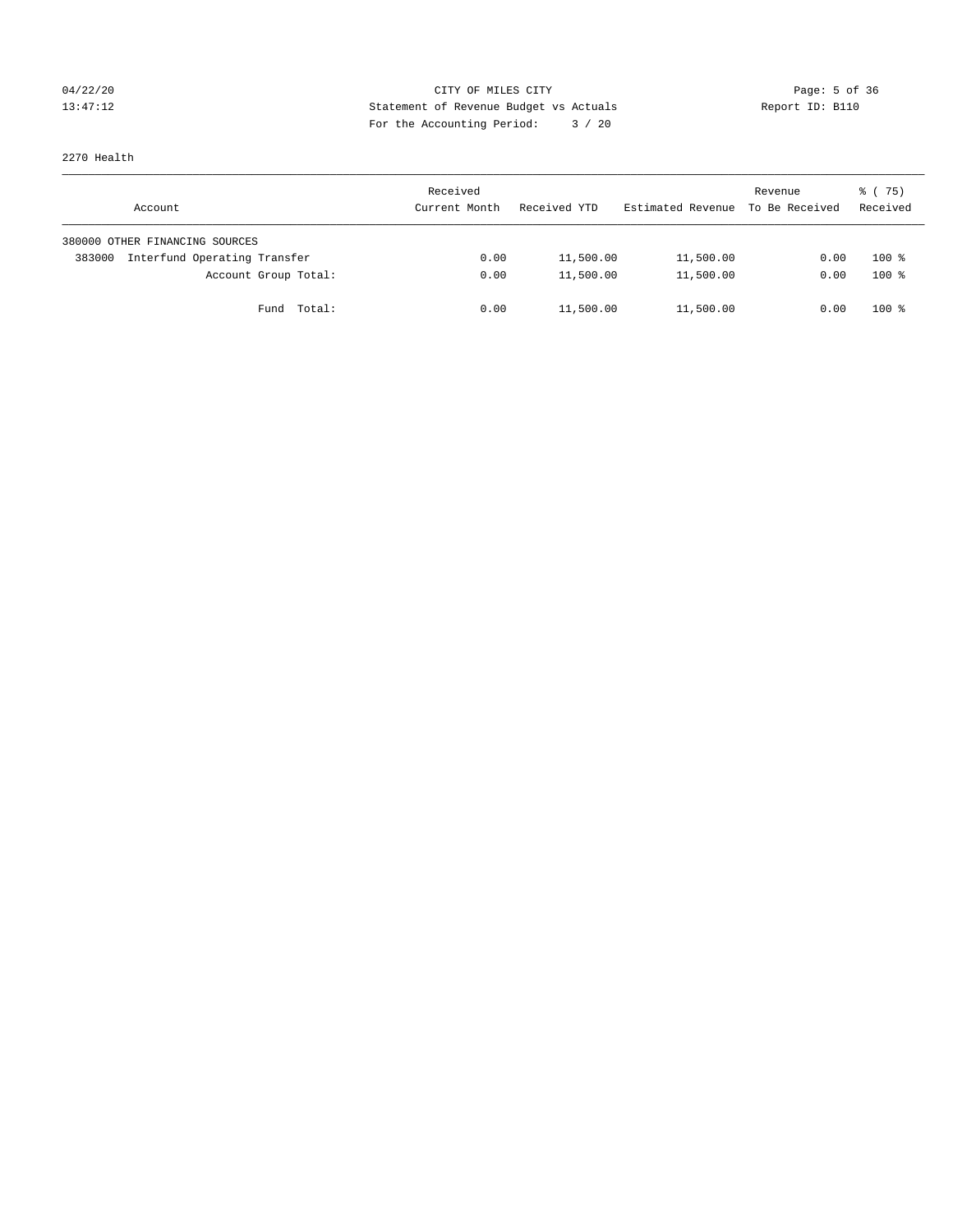# 04/22/20 **Page: 6 of 36** CITY OF MILES CITY CONTROL Page: 6 of 36 13:47:12 Statement of Revenue Budget vs Actuals Report ID: B110 For the Accounting Period: 3 / 20

2310 TIFD-Downtown

|              | Account                                | Received<br>Current Month | Received YTD | Estimated Revenue | Revenue<br>To Be Received | 8 (75)<br>Received |
|--------------|----------------------------------------|---------------------------|--------------|-------------------|---------------------------|--------------------|
| 310000 TAXES |                                        |                           |              |                   |                           |                    |
| 311010       | Real Property Taxes                    | 392.47                    | 52,290.17    | 76,817.00         | 24,526.83                 | 68 %               |
| 311020       | Personal Property Taxes                | 0.00                      | 187.95       | 10,000.00         | 9,812.05                  | 2 <sub>8</sub>     |
| 312000       | Penalty & Interest on Delinquent Taxes | 13.12                     | 55.02        | 0.00              | $-55.02$                  | $***$ $\approx$    |
|              | Account Group Total:                   | 405.59                    | 52, 533.14   | 86,817.00         | 34,283.86                 | $61$ %             |
|              | 370000 INVESTMENT EARNINGS             |                           |              |                   |                           |                    |
| 371010       | Investment Earnings                    | 0.00                      | 1,135.18     | 0.00              | $-1, 135.18$              | $***$ $\approx$    |
|              | Account Group Total:                   | 0.00                      | 1,135.18     | 0.00              | $-1, 135.18$              | $***$ $\approx$    |
|              | Fund Total:                            | 405.59                    | 53,668.32    | 86,817.00         | 33,148.68                 | 62 %               |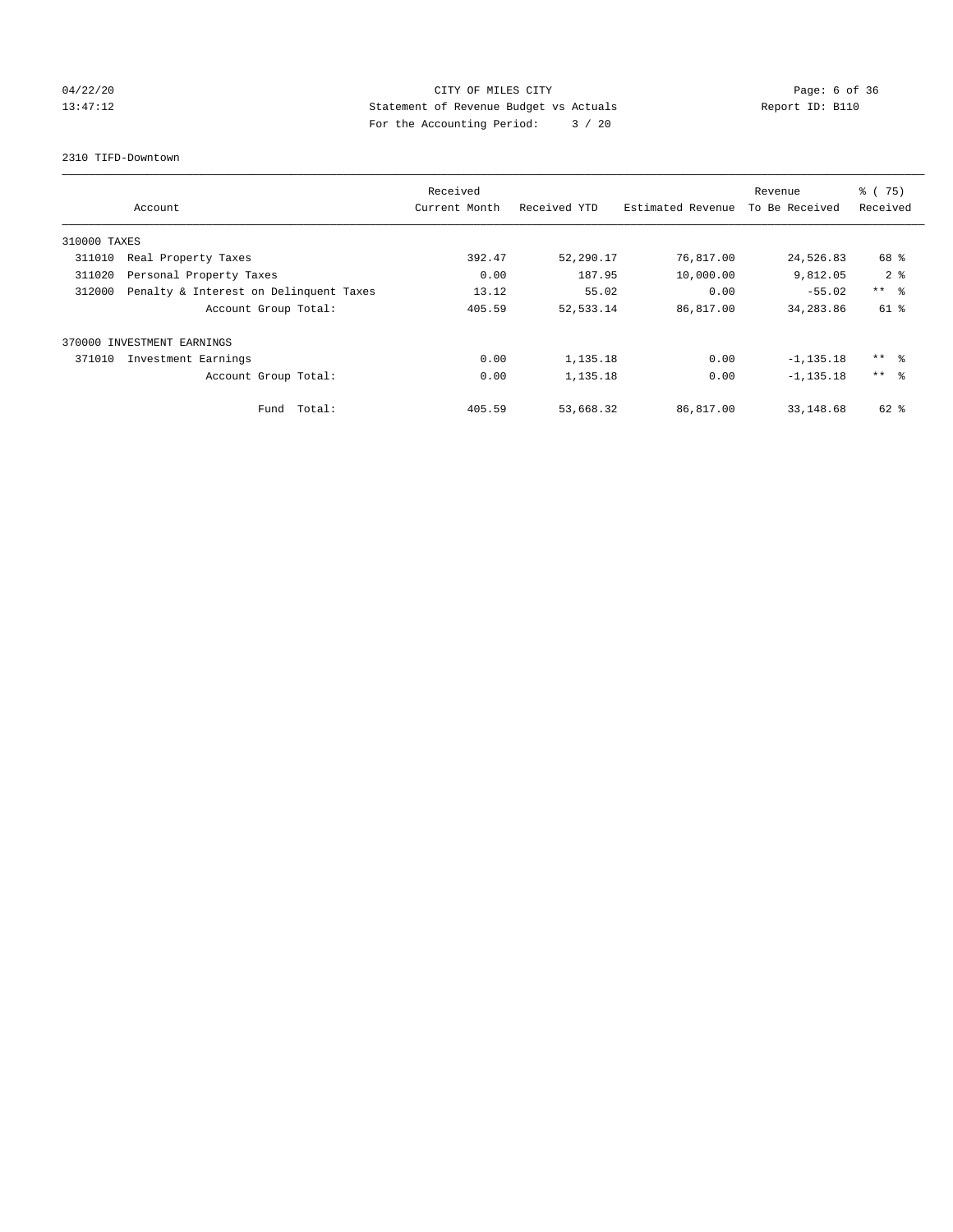## 04/22/20 Page: 7 of 36 CITY OF MILES CITY CONTROL PAGE: 7 of 36 13:47:12 Statement of Revenue Budget vs Actuals Report ID: B110 For the Accounting Period: 3 / 20

2350 Local Government/Study Commission

|              | Account                 |             | Received<br>Current Month |      | Received YTD | Estimated Revenue | Revenue<br>To Be Received | $\frac{6}{6}$ (75)<br>Received |
|--------------|-------------------------|-------------|---------------------------|------|--------------|-------------------|---------------------------|--------------------------------|
| 310000 TAXES |                         |             |                           |      |              |                   |                           |                                |
| 311010       | Real Property Taxes     |             |                           | 0.00 | 0.47         | 20.00             | 19.53                     | 2 <sup>8</sup>                 |
| 311020       | Personal Property Taxes |             |                           | 0.00 | 0.00         | 5.00              | 5.00                      | 0 <sup>8</sup>                 |
|              | Account Group Total:    |             |                           | 0.00 | 0.47         | 25.00             | 24.53                     | 2 <sup>8</sup>                 |
|              |                         | Fund Total: |                           | 0.00 | 0.47         | 25.00             | 24.53                     | 2 <sup>8</sup>                 |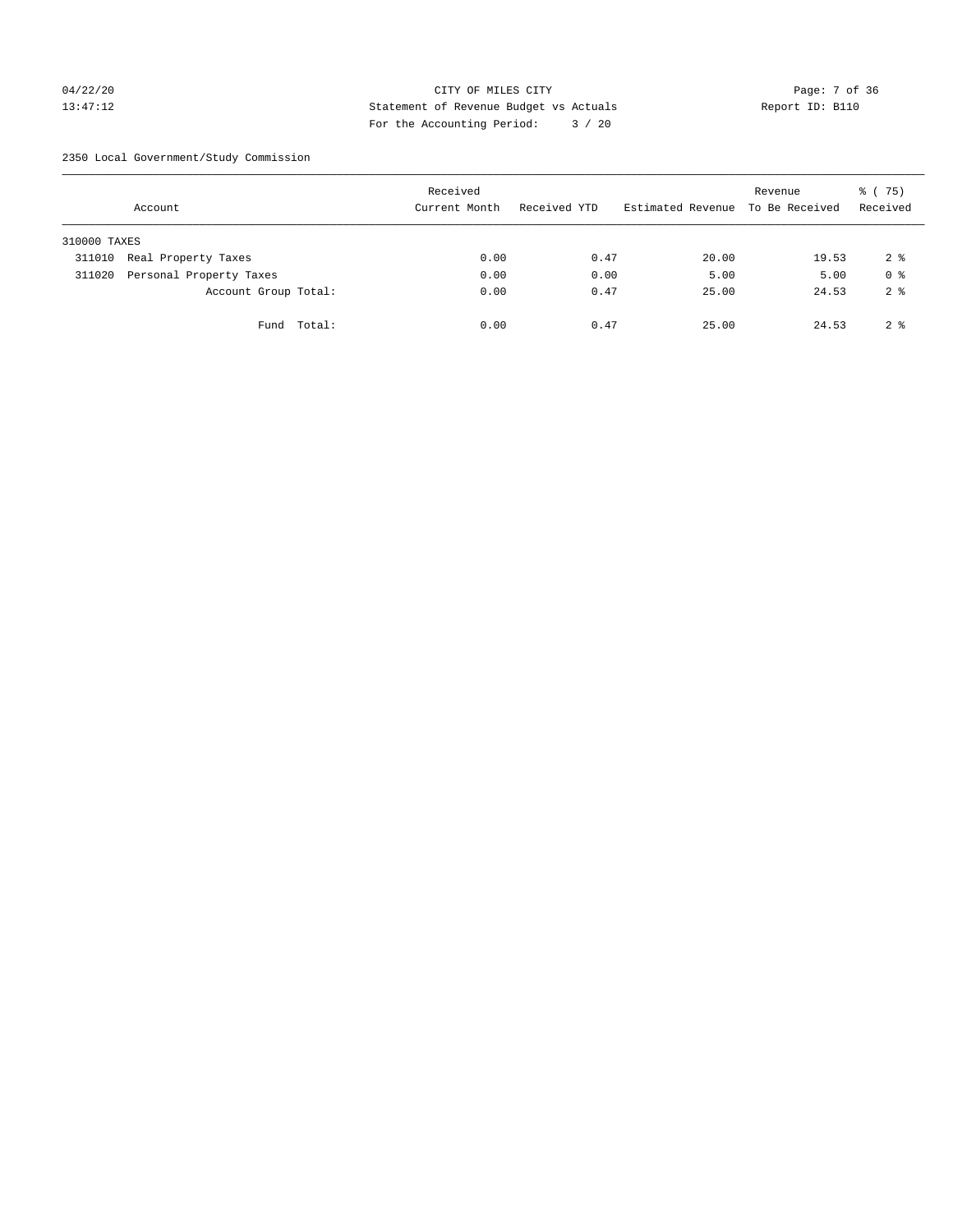## 04/22/20 **Page: 8 of 36** CITY OF MILES CITY CONTROL Page: 8 of 36 13:47:12 Statement of Revenue Budget vs Actuals Report ID: B110 For the Accounting Period: 3 / 20

2372 Permissive Medical Levy

|              | Account                                | Received<br>Current Month | Received YTD | Estimated Revenue | Revenue<br>To Be Received | 8 (75)<br>Received  |
|--------------|----------------------------------------|---------------------------|--------------|-------------------|---------------------------|---------------------|
| 310000 TAXES |                                        |                           |              |                   |                           |                     |
| 311010       | Real Property Taxes                    | 1,537.97                  | 147,225.90   | 259,722.00        | 112,496.10                | $57$ $\frac{6}{3}$  |
| 311020       | Personal Property Taxes                | 8.49                      | 477.27       | 5,500.00          | 5,022.73                  | 9 <sub>8</sub>      |
| 312000       | Penalty & Interest on Delinquent Taxes | 12.75                     | 88.67        | 0.00              | $-88.67$                  | $***$ $\frac{6}{5}$ |
|              | Account Group Total:                   | 1,559.21                  | 147,791.84   | 265, 222, 00      | 117,430.16                | $56$ $\frac{6}{3}$  |
|              | Total:<br>Fund                         | 1,559.21                  | 147.791.84   | 265, 222, 00      | 117,430.16                | $56$ $\frac{6}{3}$  |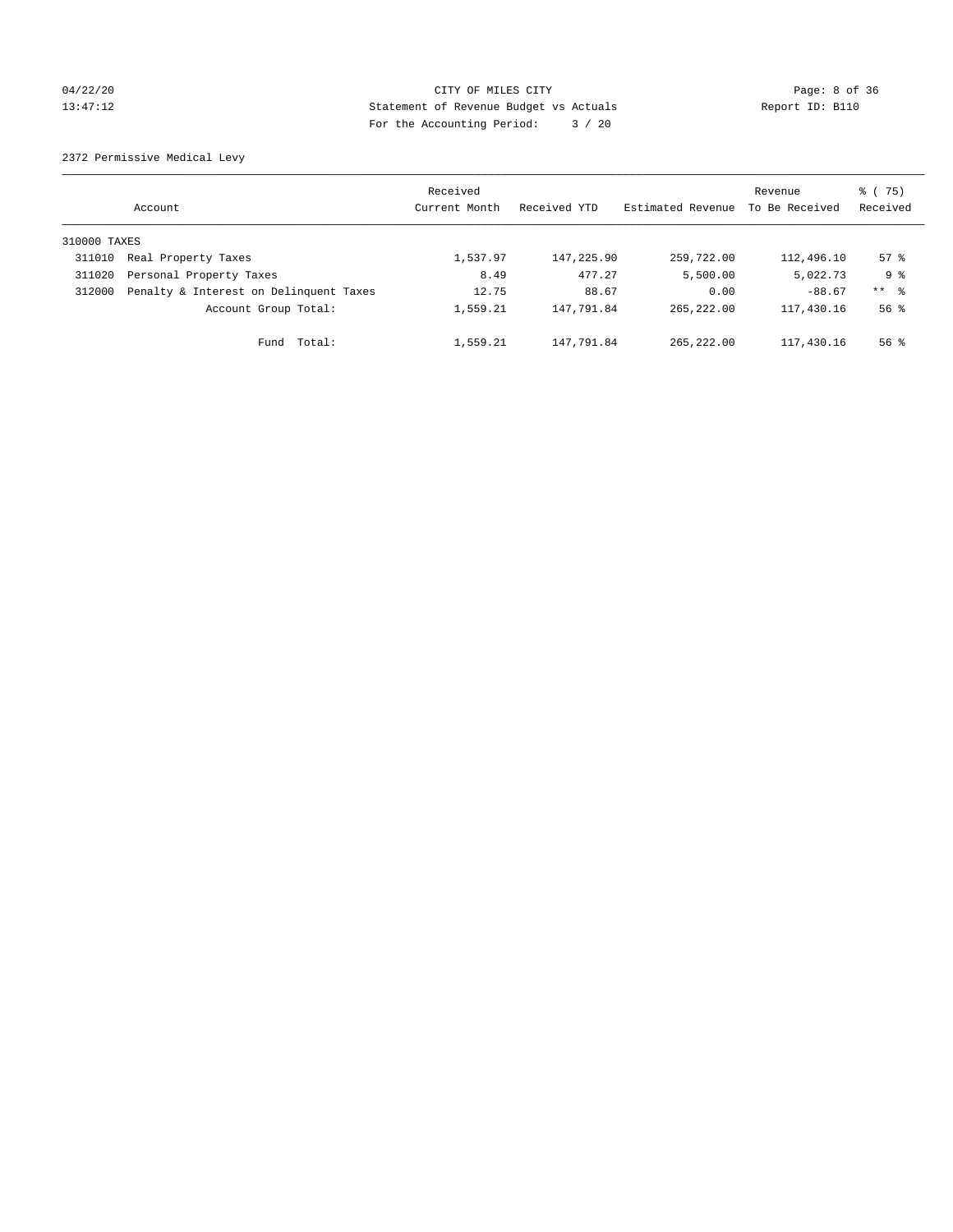## 04/22/20 **CITY OF MILES CITY** CONTROL CONTROL Page: 9 of 36 13:47:12 Statement of Revenue Budget vs Actuals Report ID: B110 For the Accounting Period: 3 / 20

2390 DRUG FORFEITURE

| Account                      |             | Received<br>Current Month | Received YTD | Estimated Revenue | Revenue<br>To Be Received | 8 (75)<br>Received |
|------------------------------|-------------|---------------------------|--------------|-------------------|---------------------------|--------------------|
| 350000 FINES AND FORFEITURES |             |                           |              |                   |                           |                    |
| Drug Forfeitures<br>351013   |             | 0.00                      | 800.00       | 2,000.00          | 1,200.00                  | $40*$              |
| Account Group Total:         |             | 0.00                      | 800.00       | 2,000.00          | 1,200.00                  | $40*$              |
|                              | Fund Total: | 0.00                      | 800.00       | 2,000.00          | 1,200.00                  | $40*$              |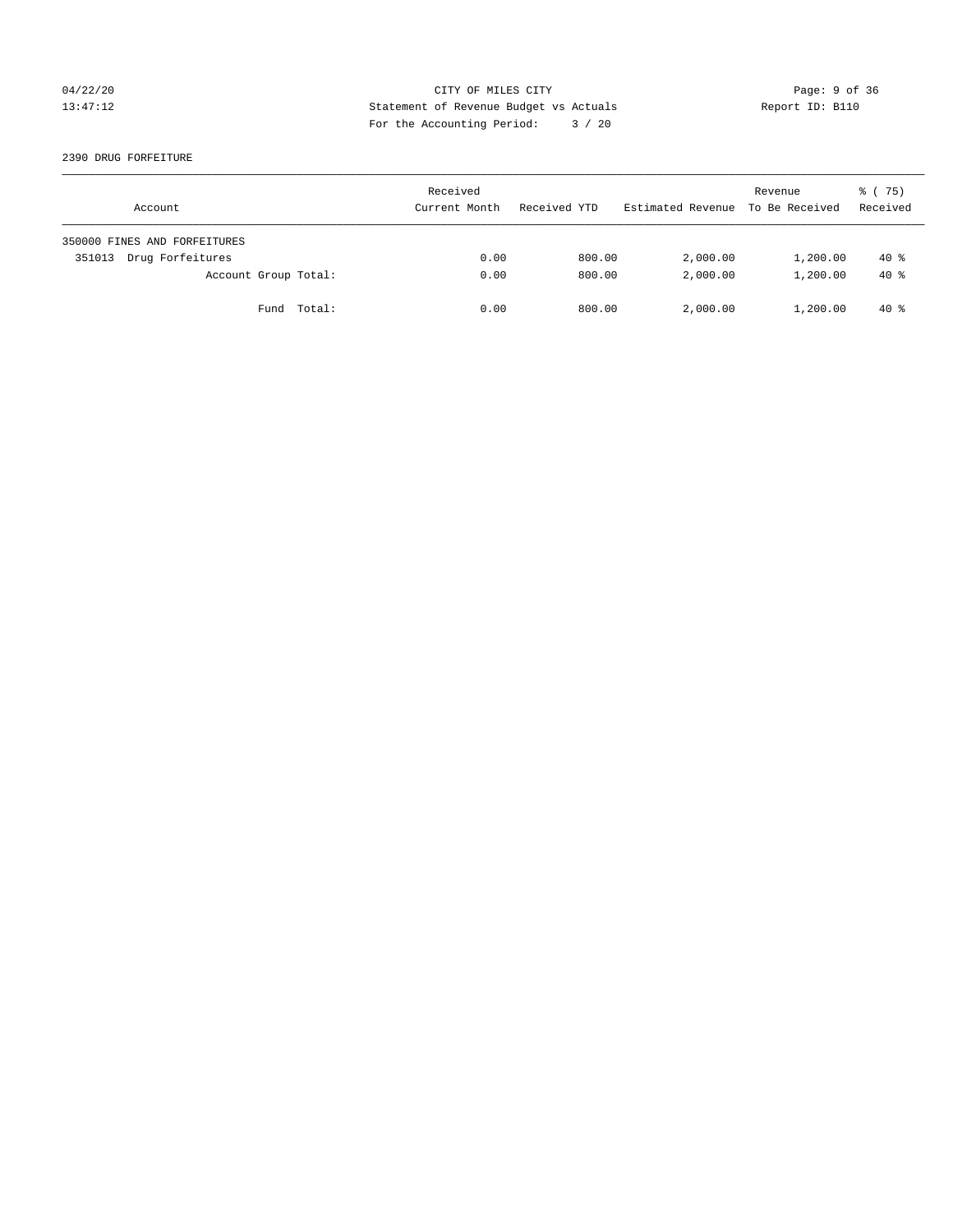## 04/22/20 Page: 10 of 36 CITY OF MILES CITY CHANGES CITY 13:47:12 Statement of Revenue Budget vs Actuals Report ID: B110 For the Accounting Period: 3 / 20

### 2394 BUILDING CODE ENFORCEMENT

| Account                              | Received<br>Current Month | Received YTD | Estimated Revenue | Revenue<br>To Be Received | 8 (75)<br>Received |
|--------------------------------------|---------------------------|--------------|-------------------|---------------------------|--------------------|
| 320000 LICENSES AND PERMITS          |                           |              |                   |                           |                    |
| Building & Related Permits<br>323010 | 22, 254.51                | 131,399.54   | 145,600.00        | 14,200.46                 | $90*$              |
| Account Group Total:                 | 22, 254.51                | 131,399.54   | 145,600.00        | 14,200.46                 | $90*$              |
| Fund Total:                          | 22, 254.51                | 131,399.54   | 145,600.00        | 14,200.46                 | 90 %               |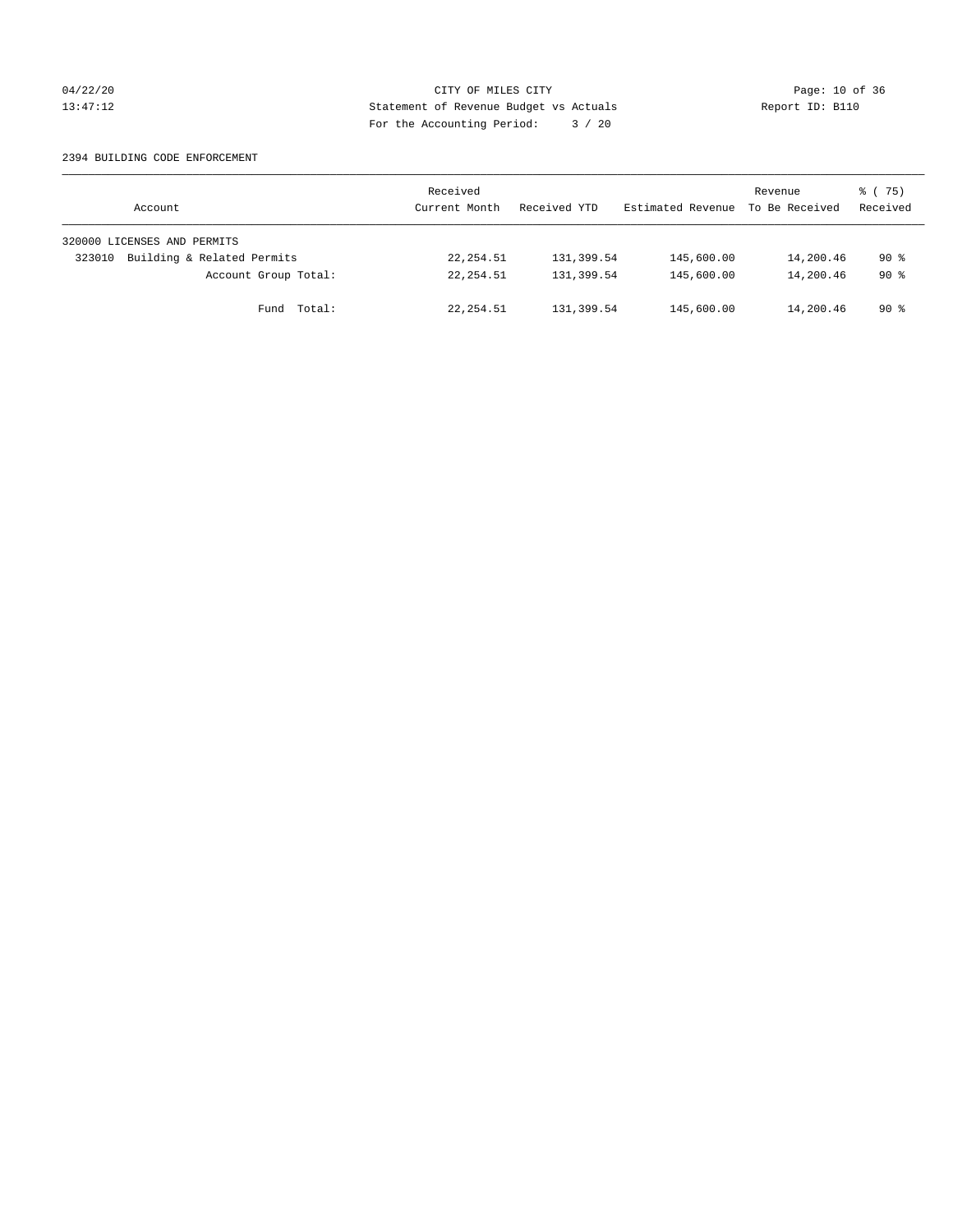## 04/22/20 Page: 11 of 36 CITY OF MILES CITY CHE CITY PAGE: 11 of 36 13:47:12 Statement of Revenue Budget vs Actuals Report ID: B110 For the Accounting Period: 3 / 20

2400 LTG M D#165-(Gen City)

|                                                    | Received      |              |                   | Revenue        | $\frac{6}{6}$ (75) |
|----------------------------------------------------|---------------|--------------|-------------------|----------------|--------------------|
| Account                                            | Current Month | Received YTD | Estimated Revenue | To Be Received | Received           |
| 360000 MISCELLANEOUS REVENUE                       |               |              |                   |                |                    |
| 363010<br>Maintenance Assessments                  | 765.33        | 113,588.03   | 175,342.00        | 61,753.97      | 65 %               |
| 363040<br>Penalty & Interest on Deling Assessments | 28.54         | 373.27       | 550.00            | 176.73         | 68 %               |
| Account Group Total:                               | 793.87        | 113,961.30   | 175,892.00        | 61,930.70      | 65 %               |
| 370000 INVESTMENT EARNINGS                         |               |              |                   |                |                    |
| 371010<br>Investment Earnings                      | 0.00          | 1,089.70     | 900.00            | $-189.70$      | $121$ %            |
| Account Group Total:                               | 0.00          | 1,089.70     | 900.00            | $-189.70$      | $121$ %            |
| Total:<br>Fund                                     | 793.87        | 115,051.00   | 176,792.00        | 61,741.00      | 65 %               |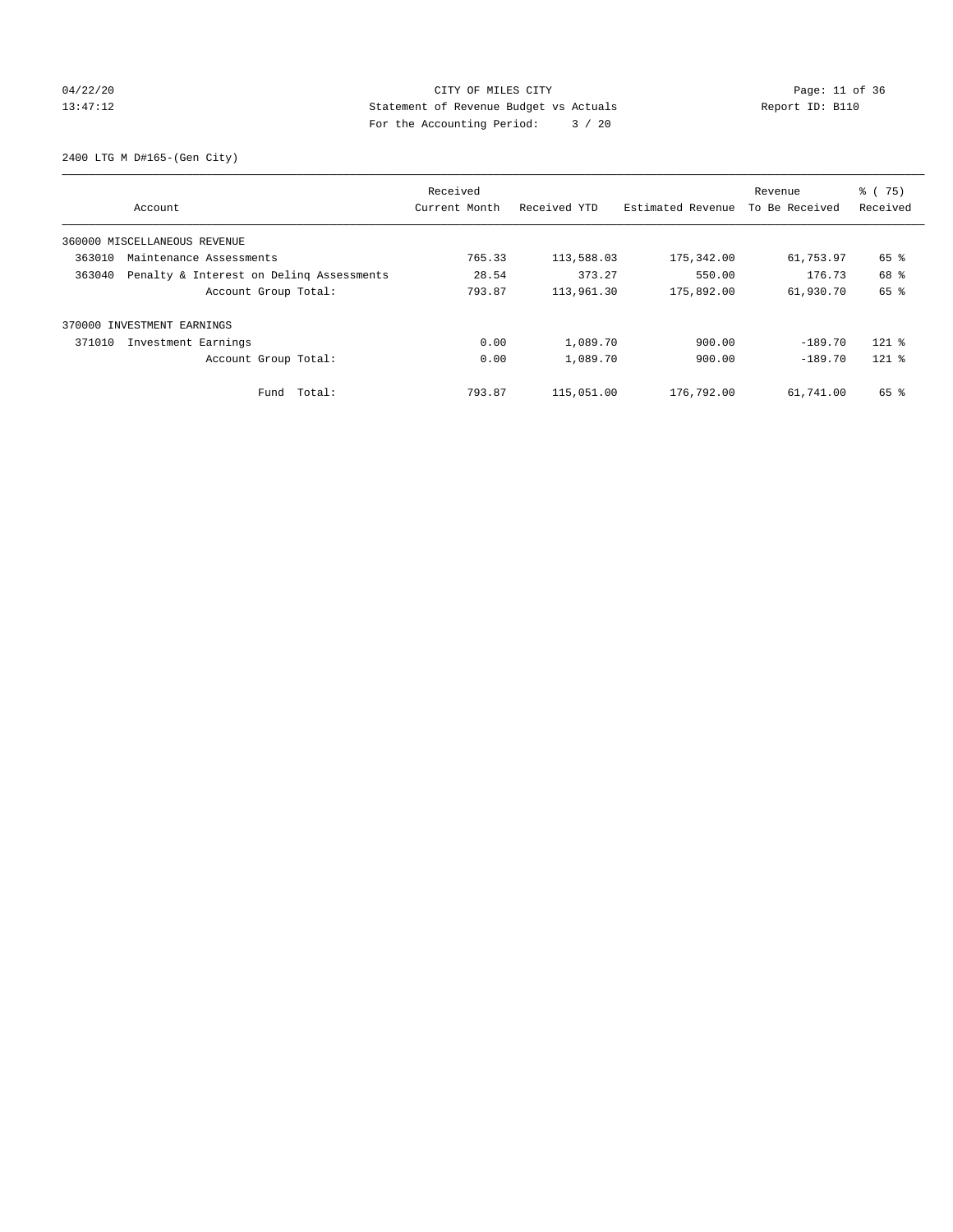# 04/22/20 Page: 12 of 36 CITY OF MILES CITY CHE CITY Page: 12 of 36 13:47:12 Statement of Revenue Budget vs Actuals Report ID: B110 For the Accounting Period: 3 / 20

2420 LTG M D#167-(MilesAddn Etc)

|        |                                          | Received      |              |                   | Revenue        | $\frac{6}{6}$ (75) |
|--------|------------------------------------------|---------------|--------------|-------------------|----------------|--------------------|
|        | Account                                  | Current Month | Received YTD | Estimated Revenue | To Be Received | Received           |
|        | 360000 MISCELLANEOUS REVENUE             |               |              |                   |                |                    |
| 363010 | Maintenance Assessments                  | 77.02         | 15,440.92    | 26,100.00         | 10,659.08      | 59 <sup>°</sup>    |
| 363040 | Penalty & Interest on Deling Assessments | 1.51          | 56.43        | 100.00            | 43.57          | 56%                |
|        | Account Group Total:                     | 78.53         | 15,497.35    | 26,200.00         | 10,702.65      | 59%                |
|        | 370000 INVESTMENT EARNINGS               |               |              |                   |                |                    |
| 371010 | Investment Earnings                      | 0.00          | 223.74       | 200.00            | $-23.74$       | $112*$             |
|        | Account Group Total:                     | 0.00          | 223.74       | 200.00            | $-23.74$       | $112*$             |
|        | Fund Total:                              | 78.53         | 15,721.09    | 26,400.00         | 10,678.91      | 60 %               |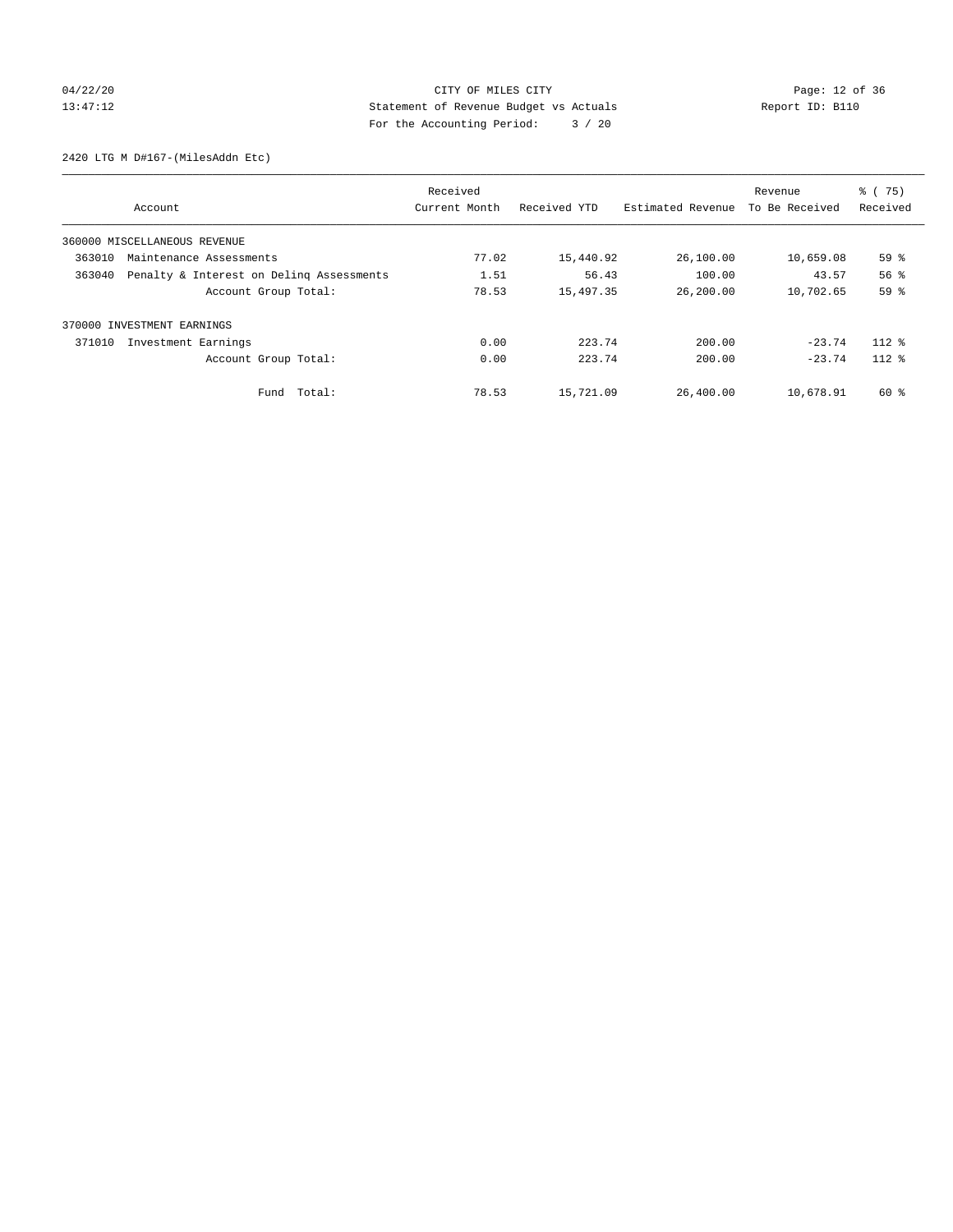# 04/22/20 Page: 13 of 36 CITY OF MILES CITY CHANGES CITY 13:47:12 Statement of Revenue Budget vs Actuals Report ID: B110 For the Accounting Period: 3 / 20

2430 LTG M D#171-(Balsam Est)

|                                                    | Received      |              |                   | Revenue        | $\frac{6}{6}$ (75)<br>Received |
|----------------------------------------------------|---------------|--------------|-------------------|----------------|--------------------------------|
| Account                                            | Current Month | Received YTD | Estimated Revenue | To Be Received |                                |
| 360000 MISCELLANEOUS REVENUE                       |               |              |                   |                |                                |
| 363010<br>Maintenance Assessments                  | 92.33         | 3,369.64     | 5,716.00          | 2,346.36       | 59 %                           |
| 363040<br>Penalty & Interest on Deling Assessments | 1.81          | 10.18        | 5.00              | $-5.18$        | $204$ %                        |
| Account Group Total:                               | 94.14         | 3,379.82     | 5,721.00          | 2,341.18       | 59%                            |
| 370000 INVESTMENT EARNINGS                         |               |              |                   |                |                                |
| Investment Earnings<br>371010                      | 0.00          | 44.07        | 300.00            | 255.93         | $15*$                          |
| Account Group Total:                               | 0.00          | 44.07        | 300.00            | 255.93         | 15 <sup>8</sup>                |
| Total:<br>Fund                                     | 94.14         | 3,423.89     | 6,021.00          | 2,597.11       | 57 <sup>8</sup>                |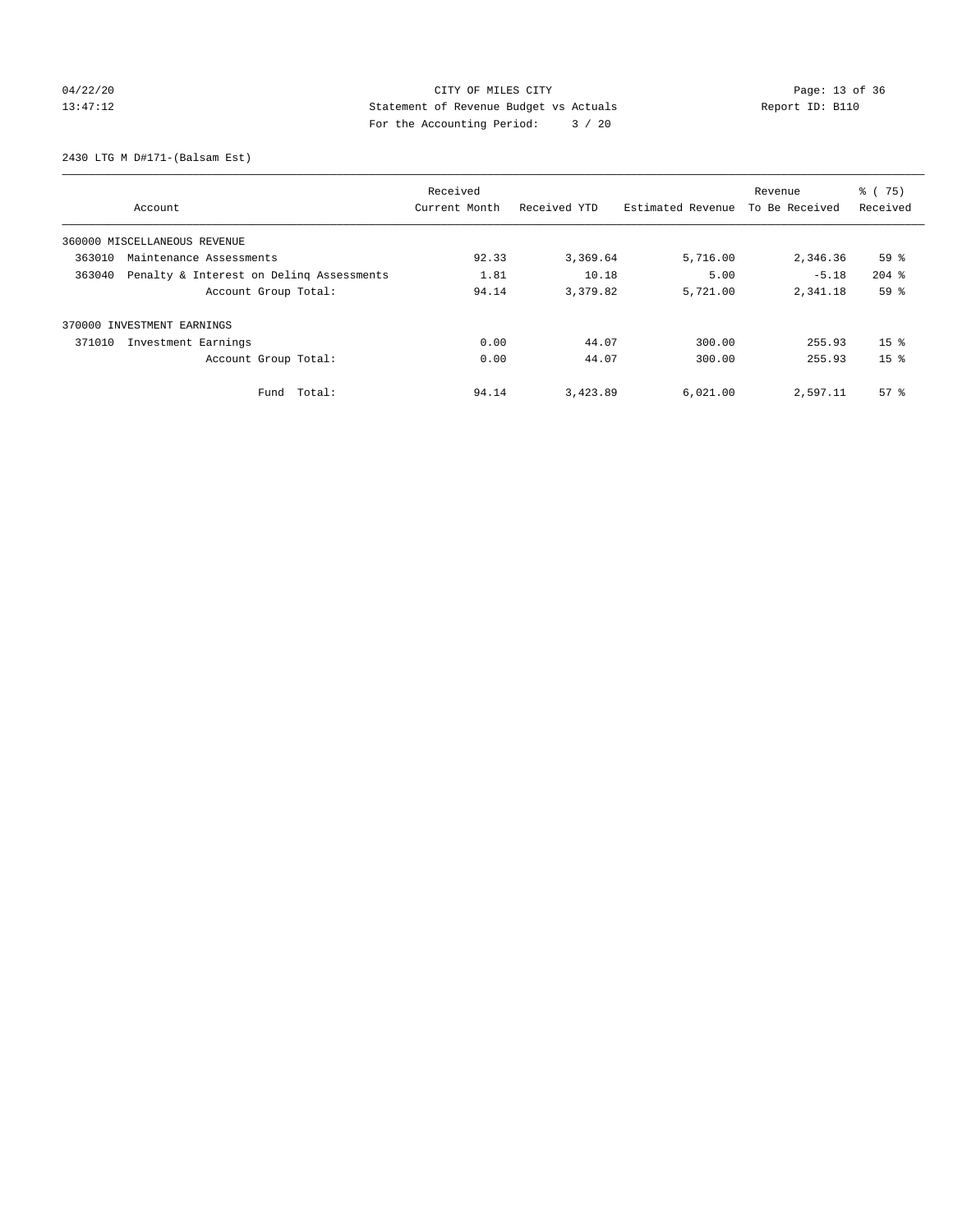# 04/22/20 Page: 14 of 36 13:47:12 Statement of Revenue Budget vs Actuals Report ID: B110 For the Accounting Period: 3 / 20

2440 LTG M D#172-(Main Str)

|                               | Received                                 |               |              |                   | Revenue        | $\frac{6}{6}$ (75) |
|-------------------------------|------------------------------------------|---------------|--------------|-------------------|----------------|--------------------|
| Account                       |                                          | Current Month | Received YTD | Estimated Revenue | To Be Received | Received           |
| 360000 MISCELLANEOUS REVENUE  |                                          |               |              |                   |                |                    |
| 363010                        | Maintenance Assessments                  |               | 21,500.37    | 33,451.00         | 11,950.63      | 64 %               |
| 363040                        | Penalty & Interest on Deling Assessments |               | 53.16        | 100.00            | 46.84          | 53%                |
|                               | Account Group Total:                     | 0.00          | 21,553.53    | 33,551.00         | 11,997.47      | 64 %               |
| 370000 INVESTMENT EARNINGS    |                                          |               |              |                   |                |                    |
| 371010<br>Investment Earnings |                                          | 0.00          | 67.09        | 50.00             | $-17.09$       | $134$ $%$          |
|                               | Account Group Total:                     | 0.00          | 67.09        | 50.00             | $-17.09$       | $134$ $%$          |
|                               | Fund Total:                              | 0.00          | 21,620.62    | 33,601.00         | 11,980.38      | 64 %               |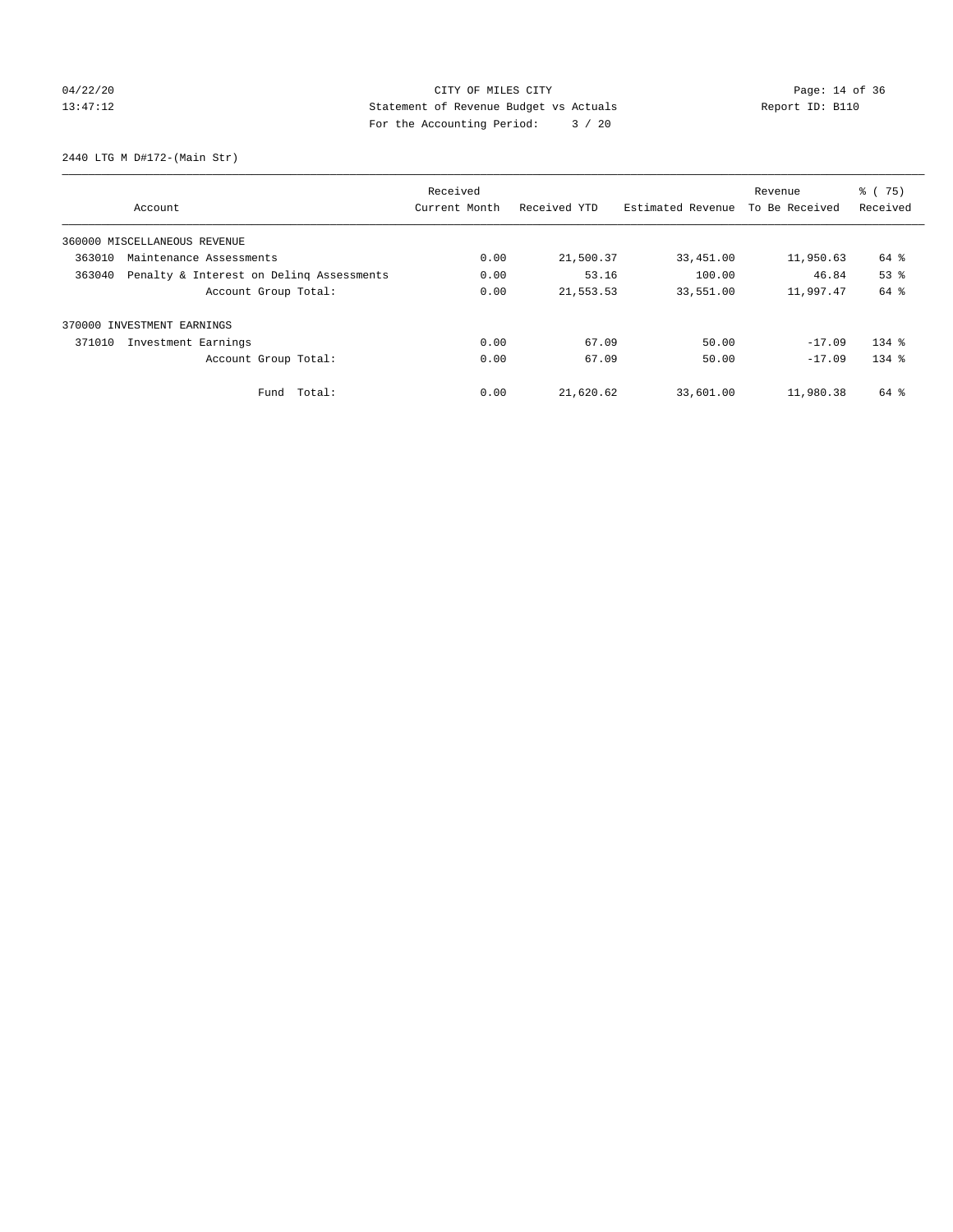## 04/22/20 Page: 15 of 36 CITY OF MILES CITY CHANGES CITY 13:47:12 Statement of Revenue Budget vs Actuals Report ID: B110 For the Accounting Period: 3 / 20

2450 LTG M D#195-(SG-Trico)

|         | Received                                 |               |              |                   |                | $\frac{6}{6}$ (75) |
|---------|------------------------------------------|---------------|--------------|-------------------|----------------|--------------------|
| Account |                                          | Current Month | Received YTD | Estimated Revenue | To Be Received | Received           |
|         | 360000 MISCELLANEOUS REVENUE             |               |              |                   |                |                    |
| 363010  | Maintenance Assessments                  | 130.42        | 3,428.17     | 5,897.00          | 2,468.83       | 58 %               |
| 363040  | Penalty & Interest on Deling Assessments |               | 4.81         | 10.00             | 5.19           | $48*$              |
|         | Account Group Total:                     | 132.98        | 3,432.98     | 5,907.00          | 2,474.02       | 58 %               |
|         | 370000 INVESTMENT EARNINGS               |               |              |                   |                |                    |
| 371010  | Investment Earnings                      | 0.00          | 50.90        | 50.00             | $-0.90$        | $102$ %            |
|         | Account Group Total:                     | 0.00          | 50.90        | 50.00             | $-0.90$        | $102$ %            |
|         | Fund Total:                              | 132.98        | 3,483.88     | 5,957.00          | 2,473.12       | 58 %               |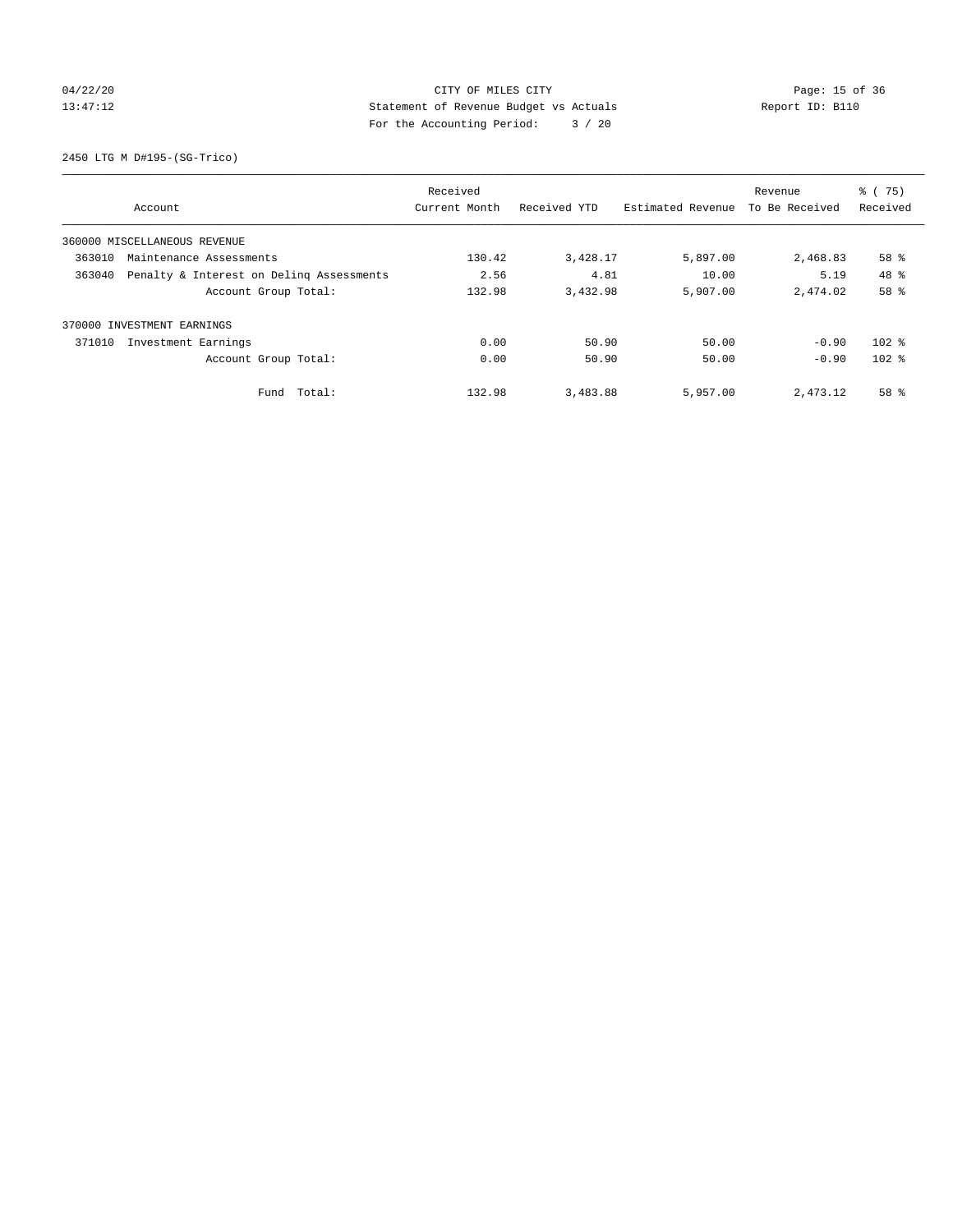## 04/22/20 Page: 16 of 36 CITY OF MILES CITY CHANGES CITY 13:47:12 Statement of Revenue Budget vs Actuals Report ID: B110 For the Accounting Period: 3 / 20

2470 LTG M D#202-(SG-MDU&NV)

|        | Received                                 |               |              |                   | Revenue        | % (75)   |
|--------|------------------------------------------|---------------|--------------|-------------------|----------------|----------|
|        | Account                                  | Current Month | Received YTD | Estimated Revenue | To Be Received | Received |
|        | 360000 MISCELLANEOUS REVENUE             |               |              |                   |                |          |
| 363010 | Maintenance Assessments                  |               | 5,786.02     | 9,308.00          | 3,521.98       | 62 %     |
| 363040 | Penalty & Interest on Deling Assessments |               | 50.83        | 50.00             | $-0.83$        | $102$ %  |
|        | Account Group Total:                     | 0.00          | 5,836.85     | 9,358.00          | 3,521.15       | $62$ $%$ |
|        | 370000 INVESTMENT EARNINGS               |               |              |                   |                |          |
| 371010 | Investment Earnings                      | 0.00          | 41.62        | 10.00             | $-31.62$       | $416$ %  |
|        | Account Group Total:                     | 0.00          | 41.62        | 10.00             | $-31.62$       | $416$ %  |
|        | Fund Total:                              | 0.00          | 5,878.47     | 9,368.00          | 3,489.53       | 63 %     |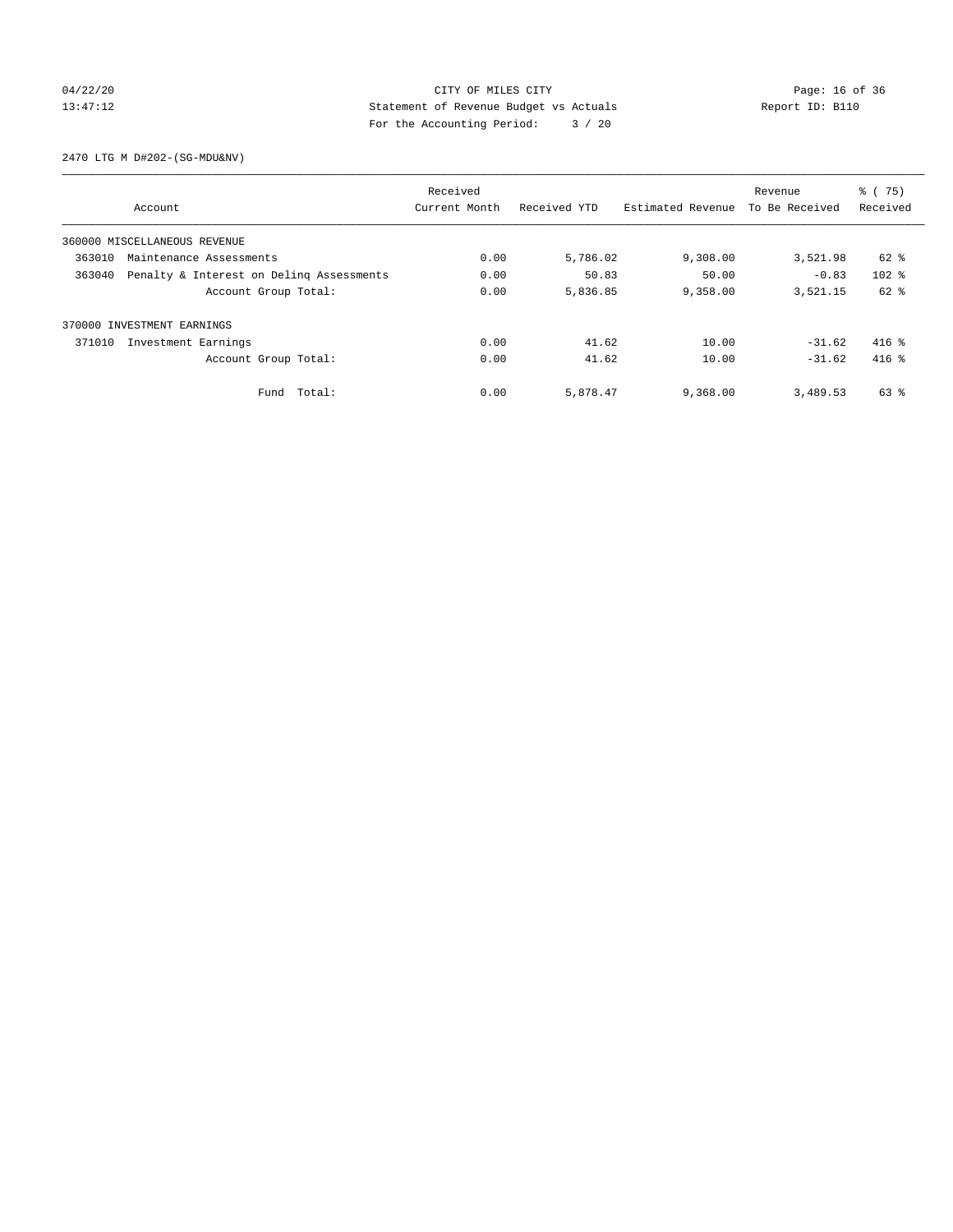## 04/22/20 Page: 17 of 36 CITY OF MILES CITY CHE CITY PAGE: 17 of 36 13:47:12 Statement of Revenue Budget vs Actuals Report ID: B110 For the Accounting Period: 3 / 20

2480 LTG M M#173-(Milestown Estates)

|        | Received                                 |               |              |                   |                | % (75)    |
|--------|------------------------------------------|---------------|--------------|-------------------|----------------|-----------|
|        | Account                                  | Current Month | Received YTD | Estimated Revenue | To Be Received | Received  |
|        | 360000 MISCELLANEOUS REVENUE             |               |              |                   |                |           |
| 363010 | Maintenance Assessments                  | 147.83        | 2,145.72     | 2,874.00          | 728.28         | 75 %      |
| 363040 | Penalty & Interest on Deling Assessments |               | 4.73         | 2.00              | $-2.73$        | $237$ $%$ |
|        | Account Group Total:                     | 150.73        | 2,150.45     | 2,876.00          | 725.55         | 75 %      |
|        | 370000 INVESTMENT EARNINGS               |               |              |                   |                |           |
| 371010 | Investment Earnings                      | 0.00          | 10.45        | 25.00             | 14.55          | $42*$     |
|        | Account Group Total:                     | 0.00          | 10.45        | 25.00             | 14.55          | $42*$     |
|        | Fund Total:                              | 150.73        | 2,160.90     | 2,901.00          | 740.10         | 74 %      |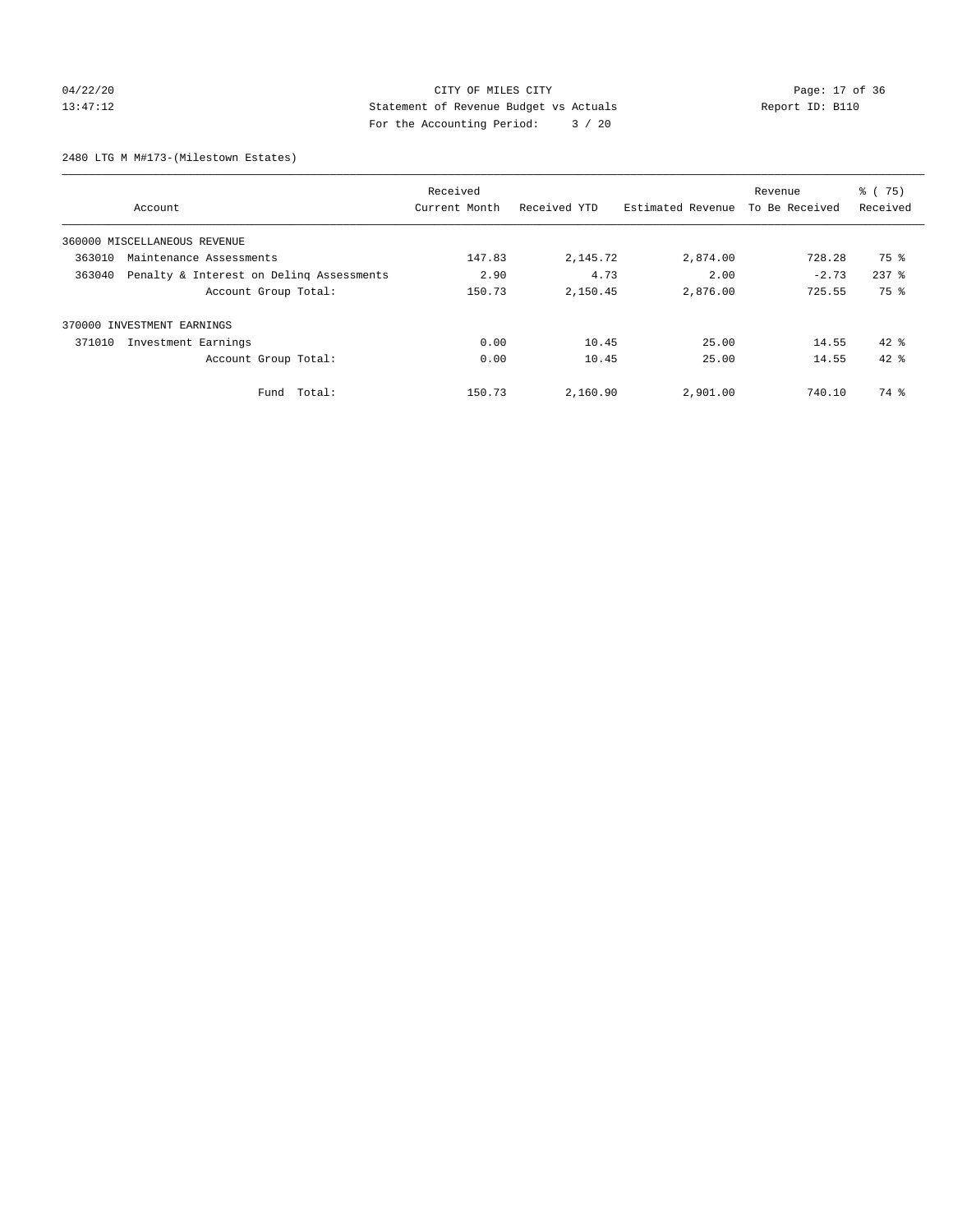# 04/22/20 Page: 18 of 36 CITY OF MILES CITY CHE CITY PAGE: 18 of 36 13:47:12 Statement of Revenue Budget vs Actuals Report ID: B110 For the Accounting Period: 3 / 20

2510 STR MAINT DIST #204

|        |                                          | Received      |              |                   | Revenue        | % (75)          |
|--------|------------------------------------------|---------------|--------------|-------------------|----------------|-----------------|
|        | Account                                  | Current Month | Received YTD | Estimated Revenue | To Be Received | Received        |
|        | 330000 INTERGOVERNMENTAL REVENUES        |               |              |                   |                |                 |
| 331113 | FEMA -Projects                           | 0.00          | 10,798.05    | 32,467.00         | 21,668.95      | 338             |
|        | Account Group Total:                     | 0.00          | 10,798.05    | 32,467.00         | 21,668.95      | 33 <sup>8</sup> |
|        | 360000 MISCELLANEOUS REVENUE             |               |              |                   |                |                 |
| 362020 | MISC REVENUE                             | 0.00          | 2,342.29     | 0.00              | $-2, 342.29$   | $***$ $=$       |
| 363010 | Maintenance Assessments                  | 8,094.91      | 1,072,026.49 | 1,704,326.00      | 632,299.51     | 63%             |
| 363040 | Penalty & Interest on Deling Assessments | 253.98        | 2,820.32     | 4,000.00          | 1,179.68       | 71.8            |
|        | Account Group Total:                     | 8,348.89      | 1,077,189.10 | 1,708,326.00      | 631,136.90     | 63%             |
|        | 370000 INVESTMENT EARNINGS               |               |              |                   |                |                 |
| 371010 | Investment Earnings                      | 0.00          | 7,361.14     | 10,000.00         | 2,638.86       | 74 %            |
|        | Account Group Total:                     | 0.00          | 7,361.14     | 10,000.00         | 2,638.86       | 74 %            |
|        | 380000 OTHER FINANCING SOURCES           |               |              |                   |                |                 |
| 383000 | Interfund Operating Transfer             | 0.00          | 0.00         | 84,771.00         | 84,771.00      | 0 <sup>8</sup>  |
|        | Account Group Total:                     | 0.00          | 0.00         | 84,771.00         | 84,771.00      | 0 <sup>8</sup>  |
|        | Fund Total:                              | 8,348.89      | 1,095,348.29 | 1,835,564.00      | 740, 215.71    | $60*$           |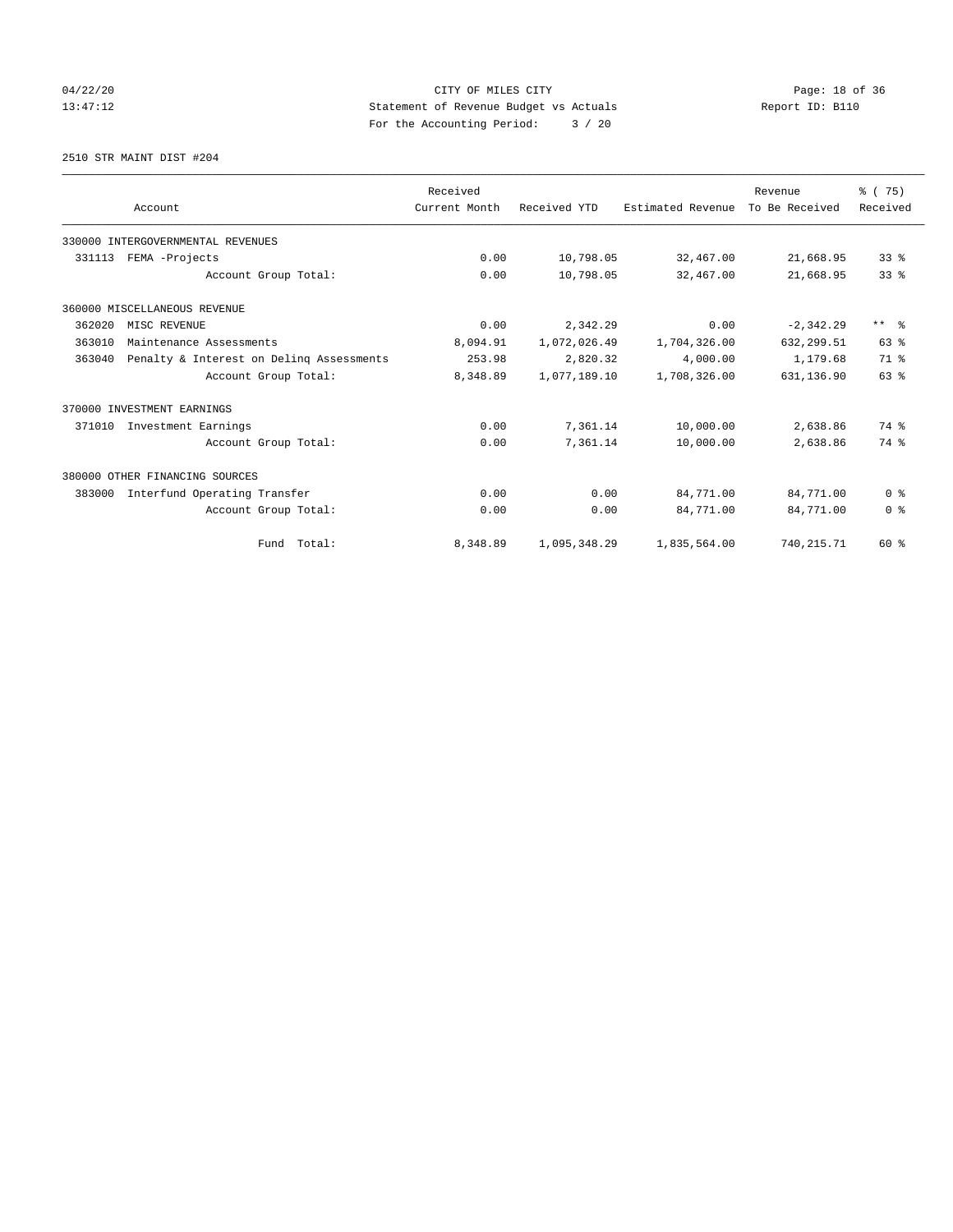04/22/20 Page: 19 of 36 CITY OF MILES CITY CHANGES CITY 13:47:12 Statement of Revenue Budget vs Actuals Report ID: B110 For the Accounting Period: 3 / 20

2520 STR MAINT DIST #205

|        |                                          | Received      |              |                   | Revenue        | % (75)                  |
|--------|------------------------------------------|---------------|--------------|-------------------|----------------|-------------------------|
|        | Account                                  | Current Month | Received YTD | Estimated Revenue | To Be Received | Received                |
|        | 330000 INTERGOVERNMENTAL REVENUES        |               |              |                   |                |                         |
| 331113 | FEMA -Projects                           | 0.00          | 2,699.51     | 8,167.00          | 5,467.49       | 338                     |
|        | Account Group Total:                     | 0.00          | 2,699.51     | 8,167.00          | 5,467.49       | 33 <sup>8</sup>         |
|        | 360000 MISCELLANEOUS REVENUE             |               |              |                   |                |                         |
| 362020 | MISC REVENUE                             | 0.00          | 1,141.32     | 0.00              | $-1, 141.32$   | $***$ $=$ $\frac{6}{5}$ |
| 363010 | Maintenance Assessments                  | 360.40        | 95,876.50    | 134,977.00        | 39,100.50      | 71 %                    |
| 363040 | Penalty & Interest on Deling Assessments | 7.07          | 530.95       | 1,000.00          | 469.05         | 53%                     |
|        | Account Group Total:                     | 367.47        | 97,548.77    | 135,977.00        | 38, 428, 23    | $72$ $%$                |
|        | 370000 INVESTMENT EARNINGS               |               |              |                   |                |                         |
| 371010 | Investment Earnings                      | 0.00          | 3,357.35     | 400.00            | $-2.957.35$    | $839$ $%$               |
|        | Account Group Total:                     | 0.00          | 3,357.35     | 400.00            | $-2,957.35$    | 839 %                   |
|        | 380000 OTHER FINANCING SOURCES           |               |              |                   |                |                         |
| 383000 | Interfund Operating Transfer             | 0.00          | 0.00         | 84,442.00         | 84,442.00      | 0 <sup>8</sup>          |
|        | Account Group Total:                     | 0.00          | 0.00         | 84,442.00         | 84,442.00      | 0 <sup>8</sup>          |
|        | Fund Total:                              | 367.47        | 103,605.63   | 228,986.00        | 125,380.37     | 45%                     |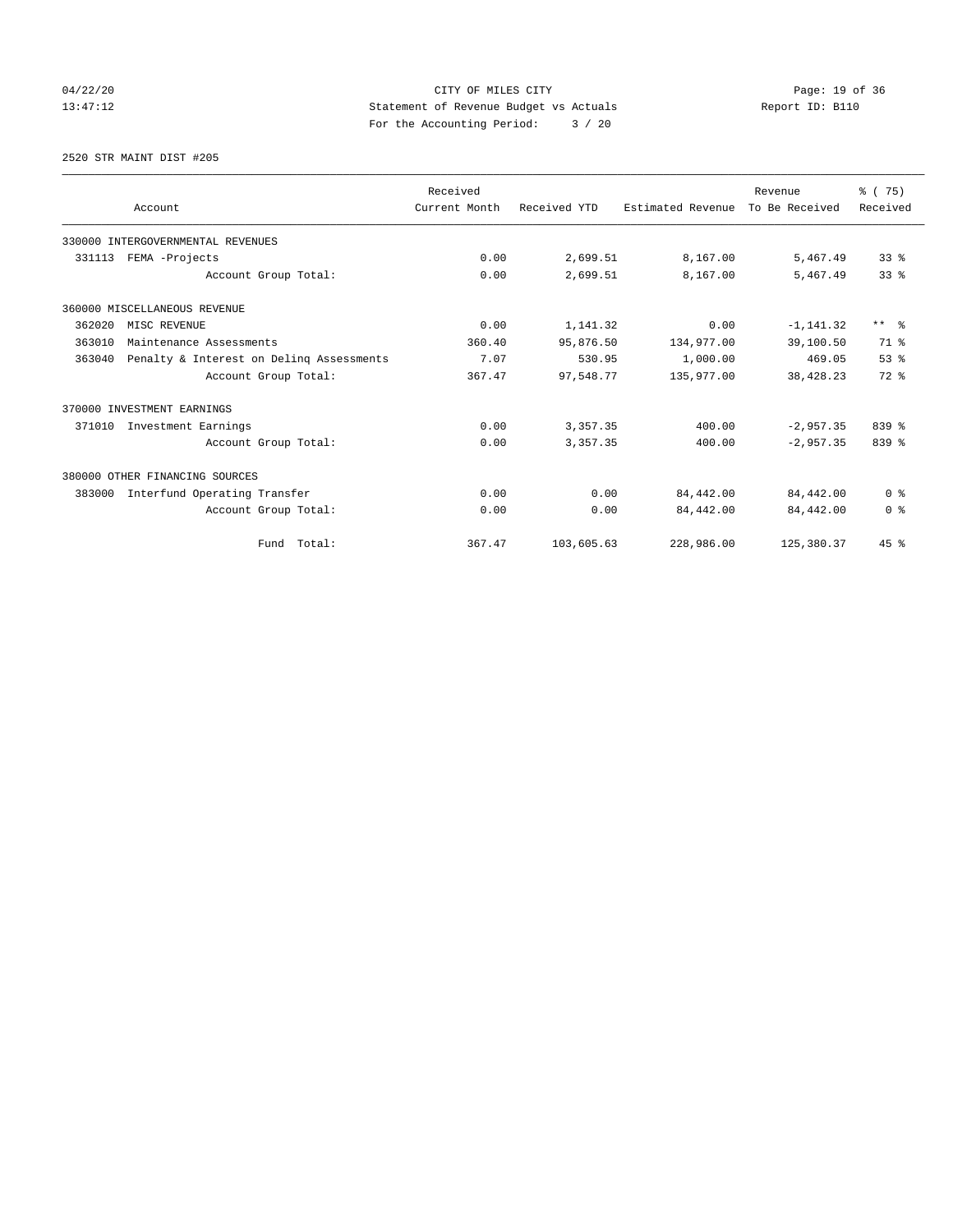## 04/22/20 Page: 20 of 36 CITY OF MILES CITY CHANGES CONTROL PAGE: 20 of 36 13:47:12 Statement of Revenue Budget vs Actuals Report ID: B110 For the Accounting Period: 3 / 20

2540 STR MAINT DIST#207-(MILESTOWN ESTATES)

|        |                                          | Received      |              |                   | Revenue        | % (75)     |
|--------|------------------------------------------|---------------|--------------|-------------------|----------------|------------|
|        | Account                                  | Current Month | Received YTD | Estimated Revenue | To Be Received | Received   |
|        | 360000 MISCELLANEOUS REVENUE             |               |              |                   |                |            |
| 363010 | Maintenance Assessments                  | 316.26        | 4,772.07     | 6,512.00          | 1,739.93       | 73 %       |
| 363040 | Penalty & Interest on Deling Assessments | 6.20          | 13.80        | 0.00              | $-13.80$       | $***$ $ -$ |
|        | Account Group Total:                     | 322.46        | 4,785.87     | 6,512.00          | 1,726.13       | 73 %       |
|        | 370000 INVESTMENT EARNINGS               |               |              |                   |                |            |
| 371010 | Investment Earnings                      | 0.00          | 57.98        | 100.00            | 42.02          | 58 %       |
|        | Account Group Total:                     | 0.00          | 57.98        | 100.00            | 42.02          | 58 %       |
|        | Total:<br>Fund                           | 322.46        | 4,843.85     | 6,612.00          | 1,768.15       | 73 %       |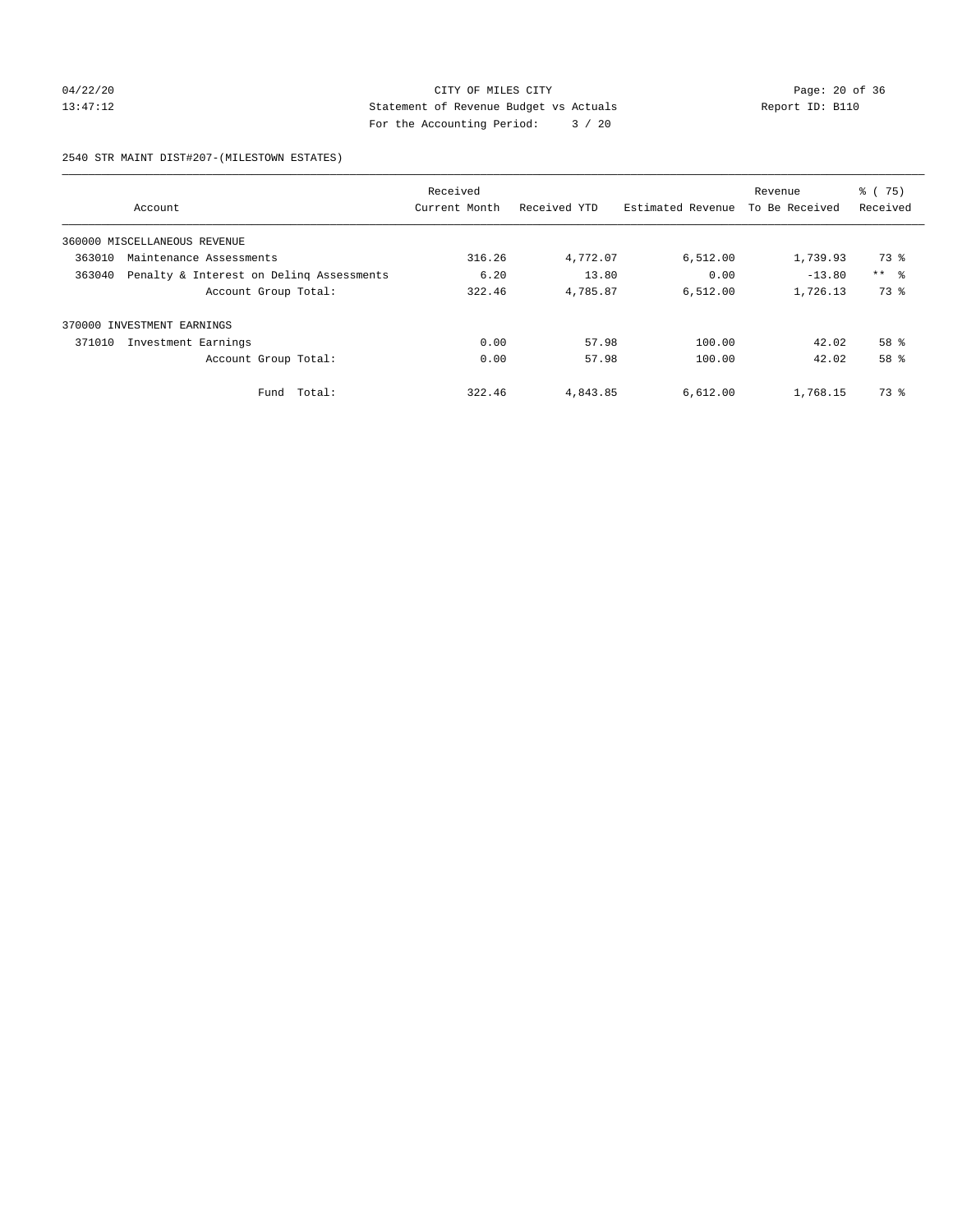# 04/22/20 Page: 21 of 36 CITY OF MILES CITY CHANGES CITY 13:47:12 Statement of Revenue Budget vs Actuals Report ID: B110 For the Accounting Period: 3 / 20

### 2701 Fire Grants

|                                   | Received      |              |                   | Revenue        | % (75)         |
|-----------------------------------|---------------|--------------|-------------------|----------------|----------------|
| Account                           | Current Month | Received YTD | Estimated Revenue | To Be Received | Received       |
| 330000 INTERGOVERNMENTAL REVENUES |               |              |                   |                |                |
| FEMA -Projects<br>331113          | 0.00          | 222,334.00   | 723, 232, 00      | 500,898.00     | $31*$          |
| Account Group Total:              | 0.00          | 222,334.00   | 723,232.00        | 500,898.00     | $31*$          |
| 360000 MISCELLANEOUS REVENUE      |               |              |                   |                |                |
| Sale of Junk or Salvage<br>367000 | 0.00          | 0.00         | 1,000.00          | 1,000.00       | 0 <sup>8</sup> |
| Account Group Total:              | 0.00          | 0.00         | 1,000.00          | 1,000.00       | 0 <sup>8</sup> |
| Fund Total:                       | 0.00          | 222,334.00   | 724,232.00        | 501,898.00     | $31*$          |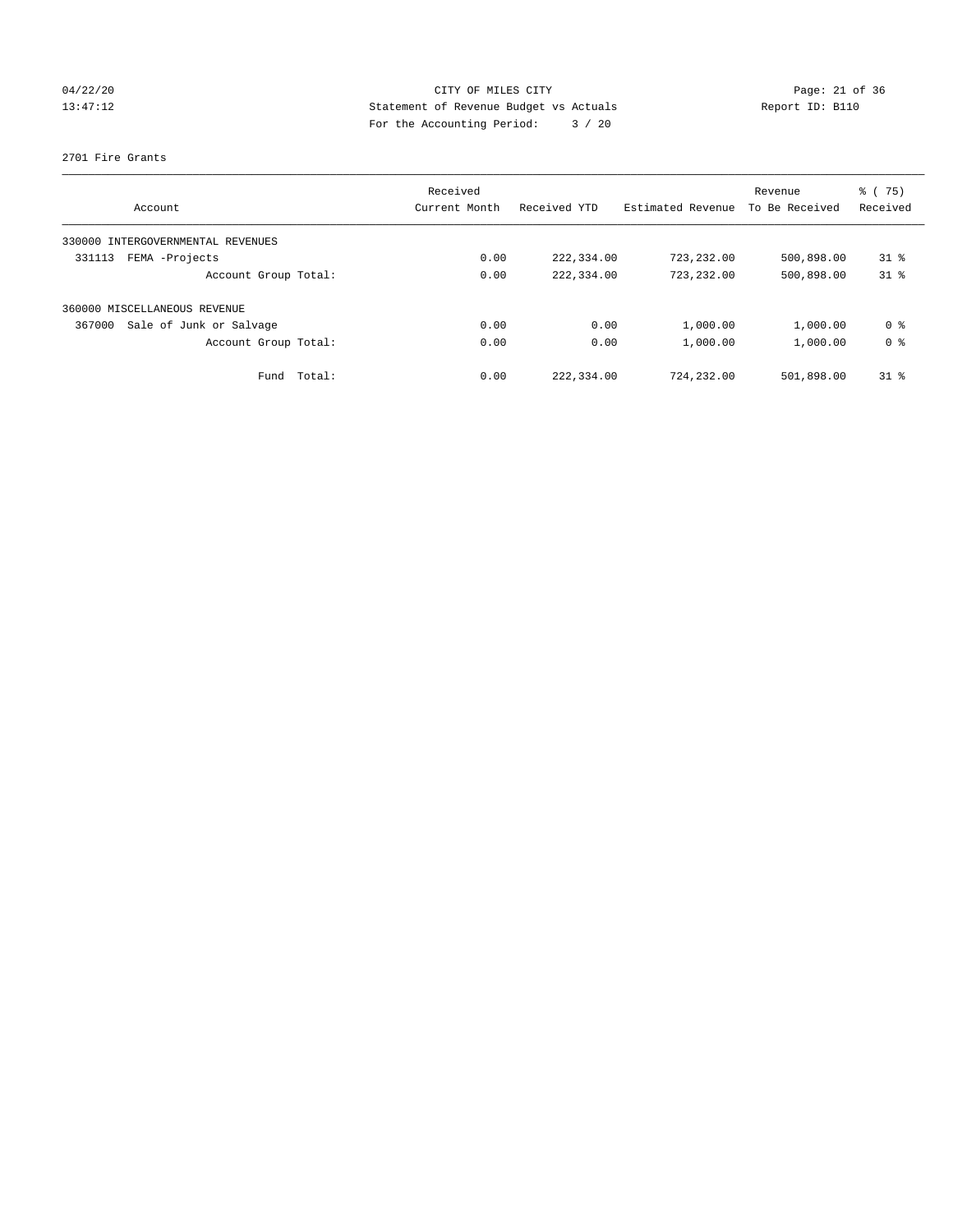## 04/22/20 Page: 22 of 36 CITY OF MILES CITY CHANGES CONTROL PAGE: 22 of 36 13:47:12 Statement of Revenue Budget vs Actuals Report ID: B110 For the Accounting Period: 3 / 20

2820 GAS TAX

| Account                              | Received<br>Current Month | Received YTD | Estimated Revenue | Revenue<br>To Be Received | 8 (75)<br>Received |
|--------------------------------------|---------------------------|--------------|-------------------|---------------------------|--------------------|
| 330000 INTERGOVERNMENTAL REVENUES    |                           |              |                   |                           |                    |
| Gasoline Tax Apportionment<br>335040 | 14,376.18                 | 129,385.62   | 172,514.00        | 43,128.38                 | 75 %               |
| Account Group Total:                 | 14,376.18                 | 129, 385.62  | 172,514.00        | 43, 128, 38               | 75 %               |
| Fund Total:                          | 14,376.18                 | 129,385.62   | 172,514.00        | 43,128.38                 | 75 %               |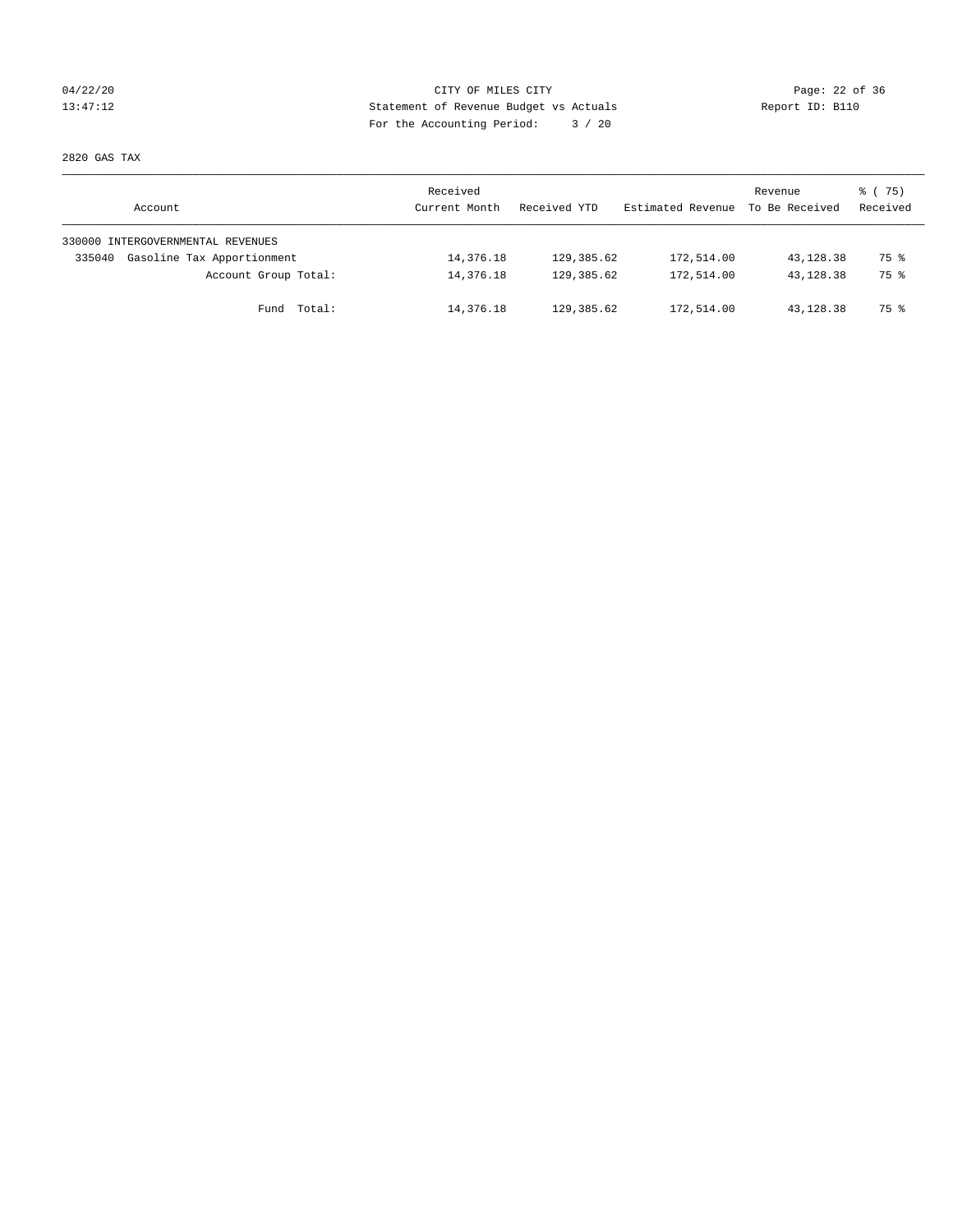# 04/22/20 Page: 23 of 36 CITY OF MILES CITY CHANGES CONTROL PAGE: 23 of 36 13:47:12 Statement of Revenue Budget vs Actuals Report ID: B110 For the Accounting Period: 3 / 20

2821 HB473- Fuel Tax

| Account                                | Received<br>Current Month | Received YTD | Estimated Revenue | Revenue<br>To Be Received | % (75)<br>Received |
|----------------------------------------|---------------------------|--------------|-------------------|---------------------------|--------------------|
|                                        |                           |              |                   |                           |                    |
| 330000 INTERGOVERNMENTAL REVENUES      |                           |              |                   |                           |                    |
| 335041<br>HB473                        | 197,025.71                | 197,025.71   | 197,026.00        | 0.29                      | $100*$             |
| Account Group Total:                   | 197,025.71                | 197,025.71   | 197,026.00        | 0.29                      | $100*$             |
| 380000 OTHER FINANCING SOURCES         |                           |              |                   |                           |                    |
| Interfund Operating Transfer<br>383000 | 0.00                      | 0.00         | 9,851.00          | 9,851.00                  | 0 <sup>8</sup>     |
| Account Group Total:                   | 0.00                      | 0.00         | 9,851.00          | 9,851.00                  | 0 <sup>8</sup>     |
| Total:<br>Fund                         | 197,025.71                | 197,025.71   | 206,877.00        | 9,851.29                  | 95 <sup>8</sup>    |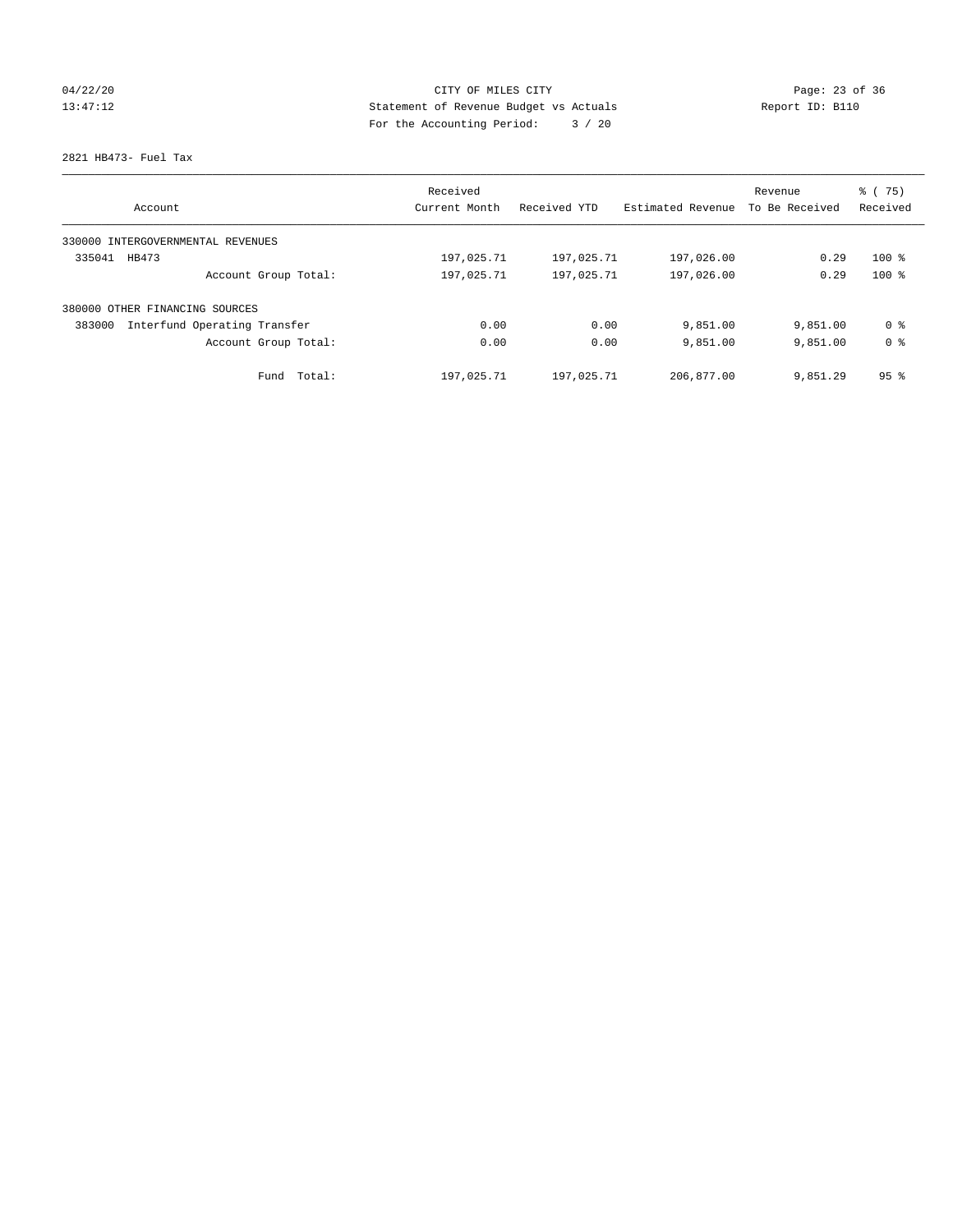## 04/22/20 Page: 24 of 36 CITY OF MILES CITY CHANGES CONTROL PAGE: 24 of 36 13:47:12 Statement of Revenue Budget vs Actuals Report ID: B110 For the Accounting Period: 3 / 20

2850 Southeastern Montana Dispatch-911

|        | Account                           |        | Received<br>Current Month | Received YTD | Estimated Revenue | Revenue<br>To Be Received | % (75)<br>Received |
|--------|-----------------------------------|--------|---------------------------|--------------|-------------------|---------------------------|--------------------|
|        | 330000 INTERGOVERNMENTAL REVENUES |        |                           |              |                   |                           |                    |
| 334014 | 911 State Grant                   |        | 0.00                      | 0.00         | 371,790.00        | 371,790.00                | 0 %                |
| 335080 | Basic 911 Funds                   |        | 0.00                      | 165,815.09   | 138,000.00        | $-27,815.09$              | $120$ $%$          |
| 335081 | Enhanced 911 Funds                |        | 0.00                      | 0.00         | 63,000.00         | 63,000.00                 | 0 <sup>8</sup>     |
|        | Account Group Total:              |        | 0.00                      | 165,815.09   | 572,790.00        | 406,974.91                | 29%                |
|        | 370000 INVESTMENT EARNINGS        |        |                           |              |                   |                           |                    |
| 371010 | Investment Earnings               |        | 0.00                      | 2,206.49     | 6,800.00          | 4,593.51                  | $32*$              |
|        | Account Group Total:              |        | 0.00                      | 2,206.49     | 6,800.00          | 4,593.51                  | $32*$              |
|        | Fund                              | Total: | 0.00                      | 168,021.58   | 579,590.00        | 411,568.42                | $29*$              |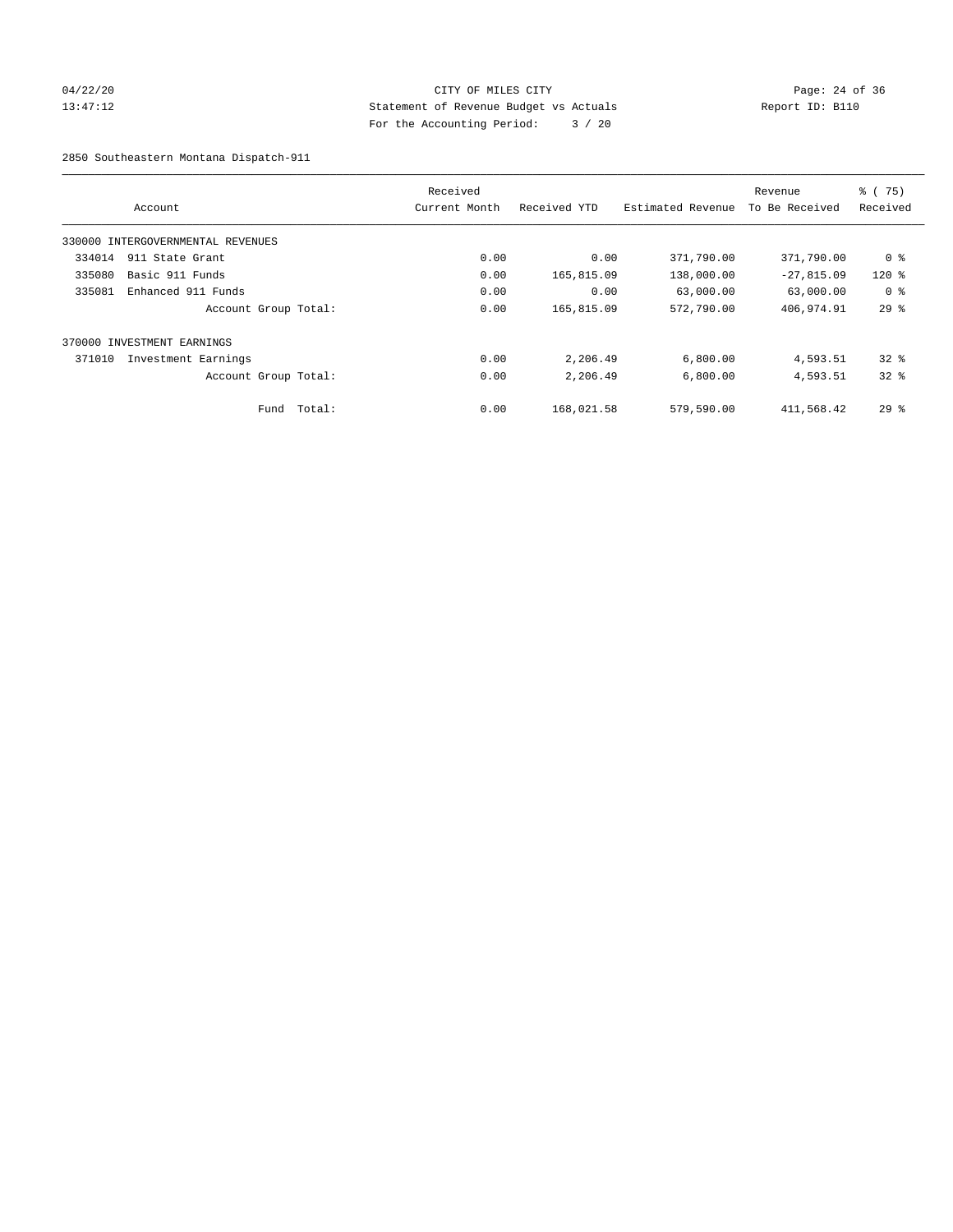# 04/22/20 Page: 25 of 36 CITY OF MILES CITY CHANGES CONTROL PAGE: 25 of 36 13:47:12 Statement of Revenue Budget vs Actuals Report ID: B110 For the Accounting Period: 3 / 20

2880 LIBRARY GRANTS

|        |                                   | Received      |              |                   | Revenue        | 8 (75)         |
|--------|-----------------------------------|---------------|--------------|-------------------|----------------|----------------|
|        | Account                           | Current Month | Received YTD | Estimated Revenue | To Be Received | Received       |
|        | 330000 INTERGOVERNMENTAL REVENUES |               |              |                   |                |                |
| 334100 | Library - State Aid               | 0.00          | 5,398.69     | 5,399.00          | 0.31           | $100*$         |
| 334101 | HB#193-Interlibrary Loan Reimb    | 0.00          | 0.00         | 5,000.00          | 5.000.00       | 0 <sup>8</sup> |
| 334104 | Sagebrush Fed Headquarters        | 0.00          | 5,949.98     | 0.00              | $-5.949.98$    | $***$ $ -$     |
| 334105 | Sagebrush Fed/Coal Sev Tax        | 0.00          | 0.00         | 4,847.00          | 4,847.00       | 0 <sup>8</sup> |
|        | Account Group Total:              | 0.00          | 11,348.67    | 15,246.00         | 3,897.33       | 74 %           |
|        | Fund Total:                       | 0.00          | 11,348.67    | 15,246.00         | 3,897.33       | 74 %           |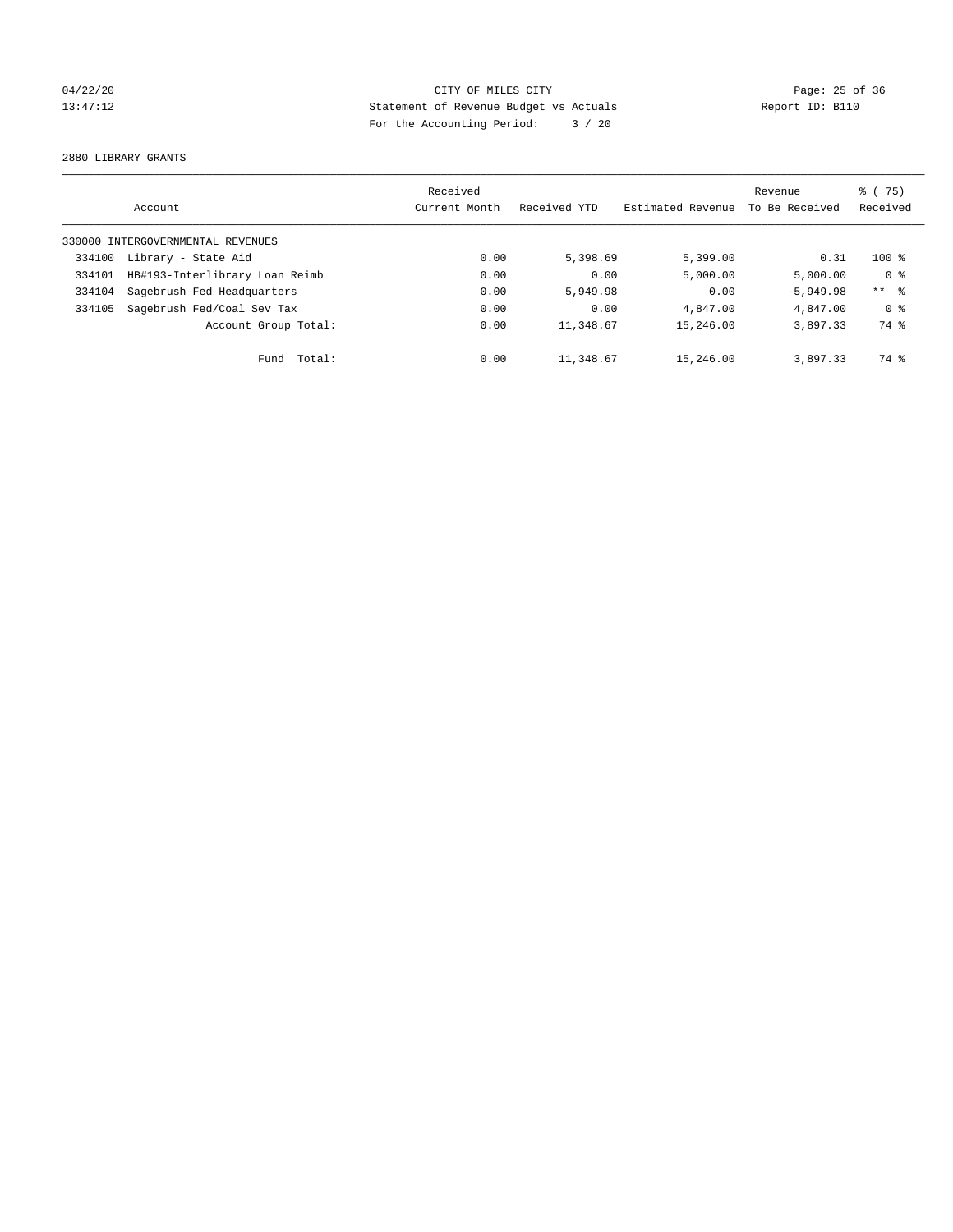# 04/22/20 Page: 26 of 36 CITY OF MILES CITY CHANGES CONTROL PAGE: 26 of 36 13:47:12 Statement of Revenue Budget vs Actuals Report ID: B110 For the Accounting Period: 3 / 20

2935 Historic Preservation

| Account                                | Received<br>Current Month | Received YTD | Estimated Revenue | Revenue<br>To Be Received | % (75)<br>Received |
|----------------------------------------|---------------------------|--------------|-------------------|---------------------------|--------------------|
| 330000 INTERGOVERNMENTAL REVENUES      |                           |              |                   |                           |                    |
| 334000<br>State Grants                 | 0.00                      | 0.00         | 5,500.00          | 5,500.00                  | 0 <sup>8</sup>     |
| Account Group Total:                   | 0.00                      | 0.00         | 5,500.00          | 5,500.00                  | 0 <sup>8</sup>     |
| 340000 Charges for Services            |                           |              |                   |                           |                    |
| 346080<br>Preservation Service Fees    | 0.00                      | 0.00         | 1,200.00          | 1,200.00                  | 0 <sup>8</sup>     |
| Account Group Total:                   | 0.00                      | 0.00         | 1,200.00          | 1,200.00                  | 0 <sup>8</sup>     |
| 360000 MISCELLANEOUS REVENUE           |                           |              |                   |                           |                    |
| 362020<br>MISC REVENUE                 | 0.00                      | 90.00        | 0.00              | $-90.00$                  | $***$ $ -$         |
| Account Group Total:                   | 0.00                      | 90.00        | 0.00              | $-90.00$                  | $***$ $\approx$    |
| 380000 OTHER FINANCING SOURCES         |                           |              |                   |                           |                    |
| Interfund Operating Transfer<br>383000 | 0.00                      | 2,200.00     | 2,200.00          | 0.00                      | 100 %              |
| Account Group Total:                   | 0.00                      | 2,200.00     | 2,200.00          | 0.00                      | $100*$             |
| Fund Total:                            | 0.00                      | 2.290.00     | 8,900.00          | 6.610.00                  | 26%                |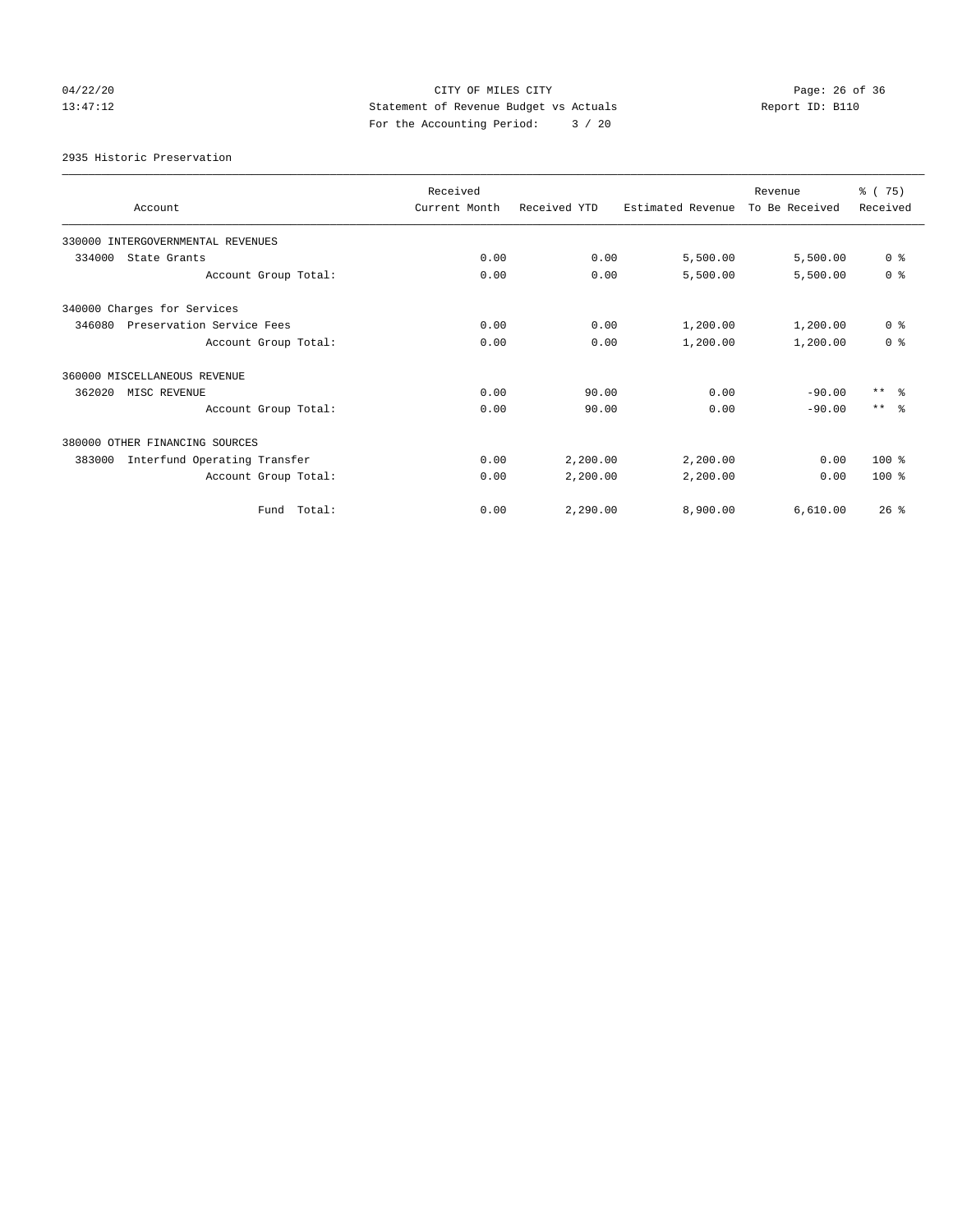## 04/22/20 Page: 27 of 36 CITY OF MILES CITY CHEMIC CITY PAGE: 27 of 36 13:47:12 Statement of Revenue Budget vs Actuals Report ID: B110 For the Accounting Period: 3 / 20

2985 RETIRED SENIOR VOLUNTEER PROG (RSVP)

|                                   | Received      |              |                   | Revenue        | % (75)     |
|-----------------------------------|---------------|--------------|-------------------|----------------|------------|
| Account                           | Current Month | Received YTD | Estimated Revenue | To Be Received | Received   |
| 330000 INTERGOVERNMENTAL REVENUES |               |              |                   |                |            |
| 331165<br>RSVP FEDERAL GRANTS     | 6,698.24      | 49, 429.44   | 78,912.00         | 29,482.56      | 63 %       |
| 331166<br>RSVP-Fallon/Custer      | 0.00          | 6,083.11     | 0.00              | $-6,083.11$    | $***$ $ -$ |
| Account Group Total:              | 6,698.24      | 55, 512.55   | 78,912.00         | 23,399.45      | 70 %       |
| 360000 MISCELLANEOUS REVENUE      |               |              |                   |                |            |
| 362020<br>MISC REVENUE            | 4,008.00      | 17,394.30    | 18,600.00         | 1,205.70       | $94$ %     |
| Account Group Total:              | 4,008.00      | 17,394.30    | 18,600.00         | 1,205.70       | $94$ $%$   |
| 370000<br>INVESTMENT EARNINGS     |               |              |                   |                |            |
| 371010<br>Investment Earnings     | 0.00          | 70.00        | 0.00              | $-70.00$       | $***$ $-$  |
| Account Group Total:              | 0.00          | 70.00        | 0.00              | $-70.00$       | $***$ $ -$ |
| Fund Total:                       | 10,706.24     | 72,976.85    | 97,512.00         | 24,535.15      | 75 %       |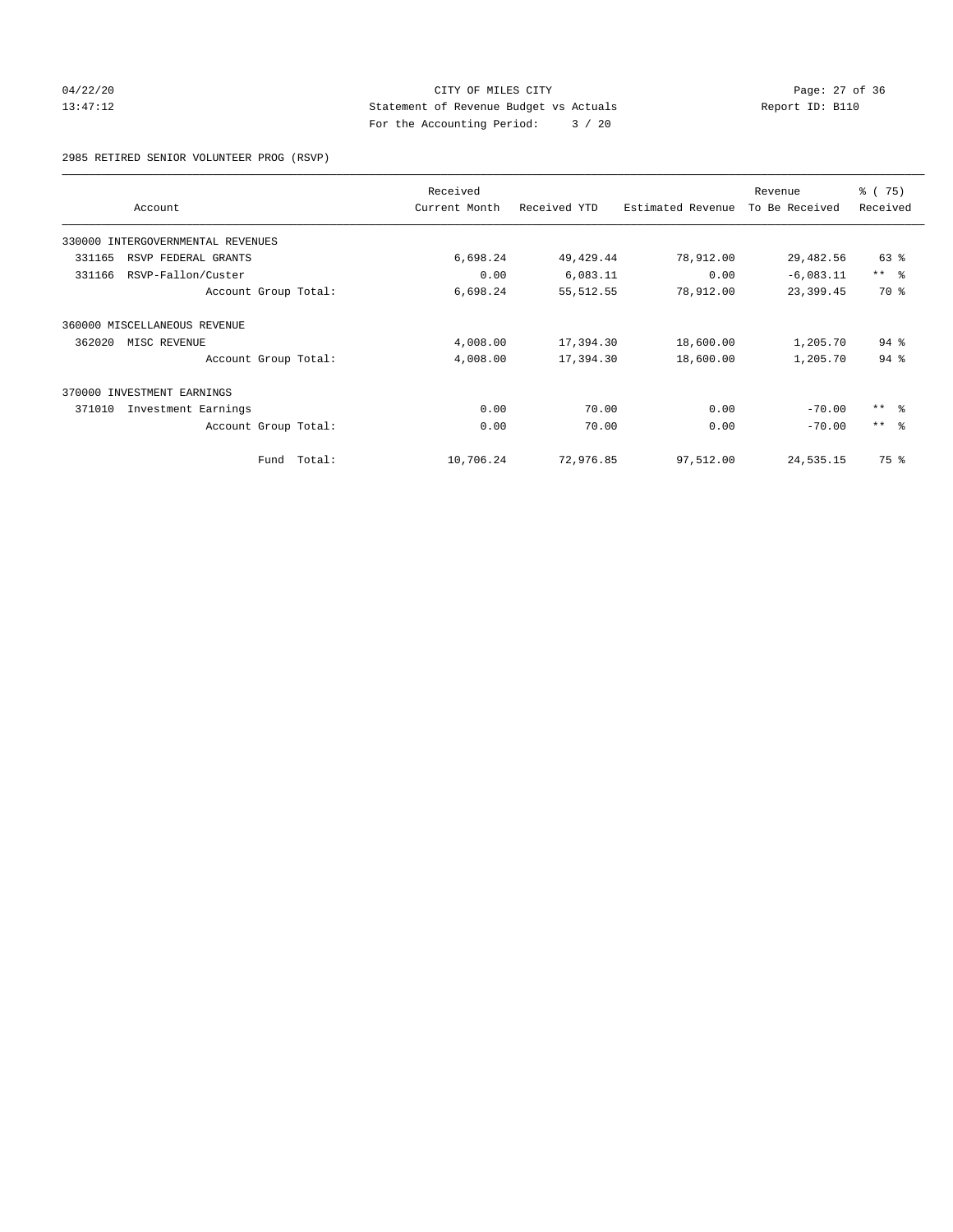# 04/22/20 Page: 28 of 36 CITY OF MILES CITY CHANGES CONTROL PAGE: 28 of 36 13:47:12 Statement of Revenue Budget vs Actuals Report ID: B110 For the Accounting Period: 3 / 20

3670 SID 211

| Account                                           | Received<br>Current Month | Received YTD | Estimated Revenue To Be Received | Revenue  | 8 (75)<br>Received |
|---------------------------------------------------|---------------------------|--------------|----------------------------------|----------|--------------------|
| 360000 MISCELLANEOUS REVENUE                      |                           |              |                                  |          |                    |
| Bond Principal and Interest Assessments<br>363020 | 0.00                      | 2,359.31     | 5,347.00                         | 2,987.69 | $44*$              |
| Account Group Total:                              | 0.00                      | 2,359.31     | 5,347.00                         | 2,987.69 | $44*$              |
| Fund Total:                                       | 0.00                      | 2,359.31     | 5,347.00                         | 2,987.69 | 44 %               |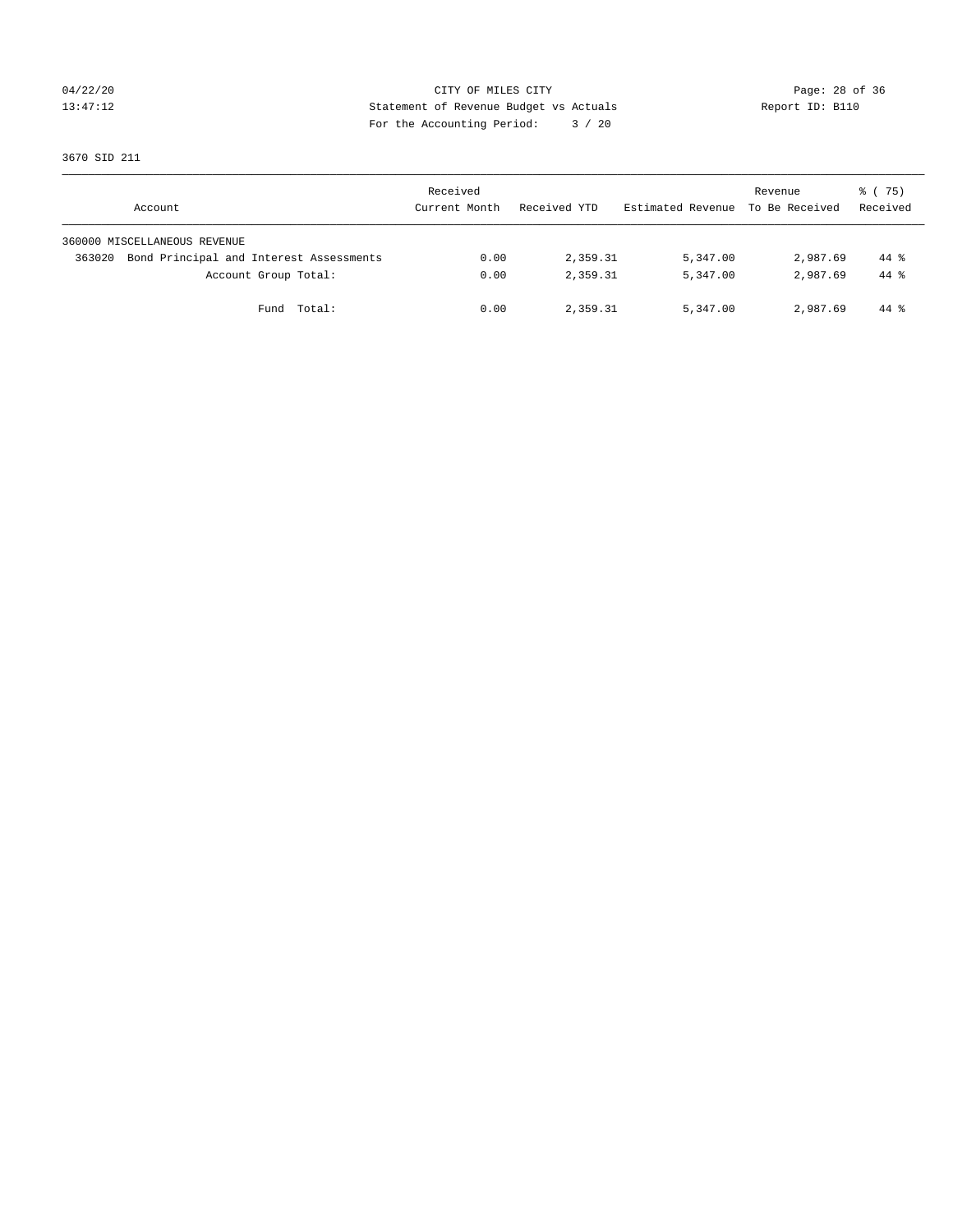## 04/22/20 Page: 29 of 36 CITY OF MILES CITY CHE CONTROL CONTROL PAGE: 29 of 36 13:47:12 Statement of Revenue Budget vs Actuals Report ID: B110 For the Accounting Period: 3 / 20

4000 General Fund Capitol Improvement Fund

| Account                       |                      | Received<br>Current Month | Received YTD | Estimated Revenue | Revenue<br>To Be Received | 8 (75)<br>Received |
|-------------------------------|----------------------|---------------------------|--------------|-------------------|---------------------------|--------------------|
| 370000 INVESTMENT EARNINGS    |                      |                           |              |                   |                           |                    |
| Investment Earnings<br>371010 |                      | 0.00                      | 683.18       | 1,400.00          | 716.82                    | $49*$              |
|                               | Account Group Total: | 0.00                      | 683.18       | 1,400.00          | 716.82                    | $49*$              |
|                               | Fund Total:          | 0.00                      | 683.18       | 1,400.00          | 716.82                    | $49*$              |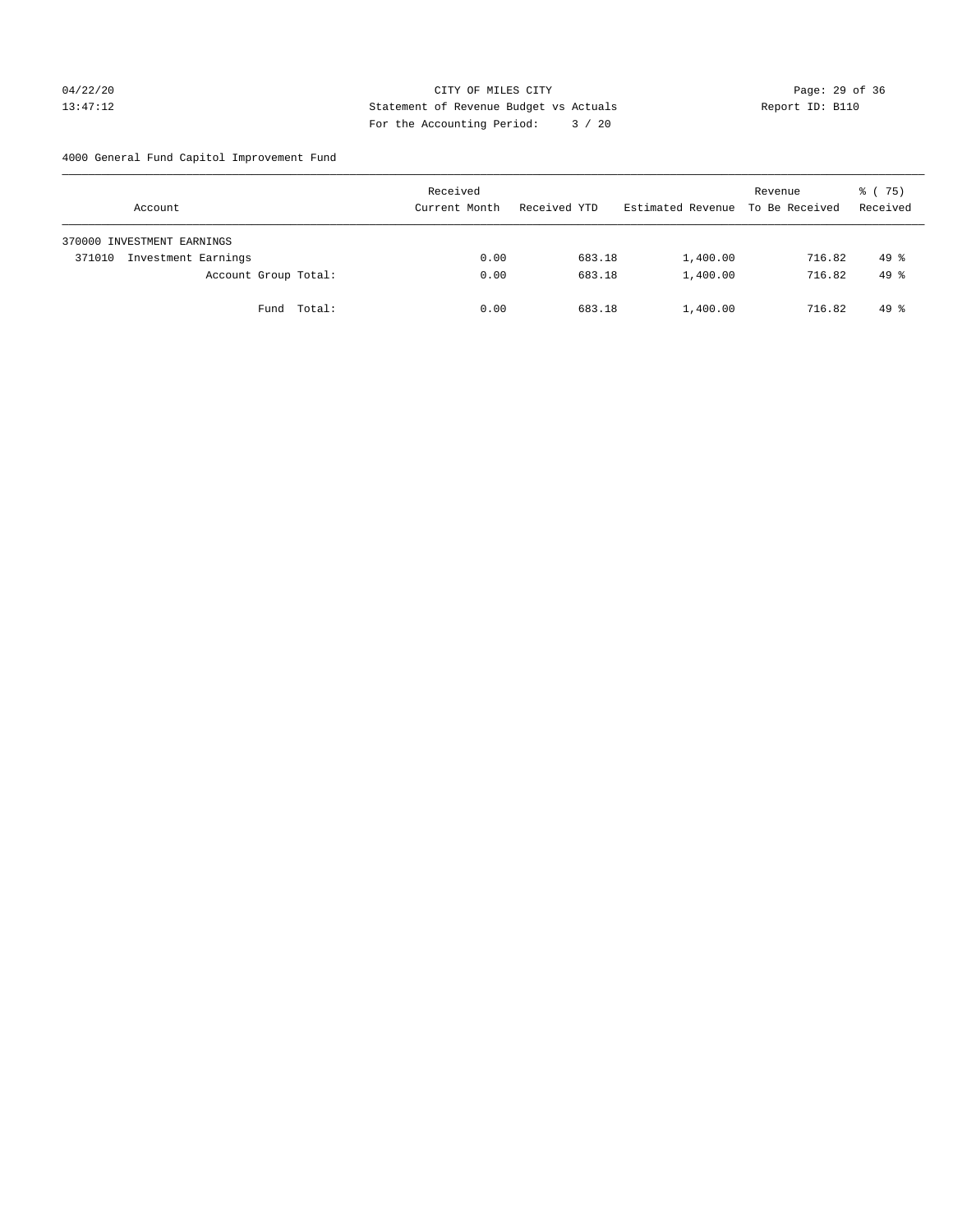## 04/22/20 Page: 30 of 36 CITY OF MILES CITY CHANGES CITY 13:47:12 Statement of Revenue Budget vs Actuals Report ID: B110 For the Accounting Period: 3 / 20

4050 Ambulance Capital Improvement Fund

| Account                           | Received<br>Current Month | Received YTD | Estimated Revenue | Revenue<br>To Be Received | 8 (75)<br>Received |
|-----------------------------------|---------------------------|--------------|-------------------|---------------------------|--------------------|
| 330000 INTERGOVERNMENTAL REVENUES |                           |              |                   |                           |                    |
| Private Grants<br>337000          | $-10,000.00$              | 0.00         | 0.00              | 0.00                      | $***$ %            |
| Account Group Total:              | $-10,000.00$              | 0.00         | 0.00              | 0.00                      | $***$ %            |
| Total:<br>Fund                    | $-10,000.00$              | 0.00         | 0.00              | 0.00                      | ** *               |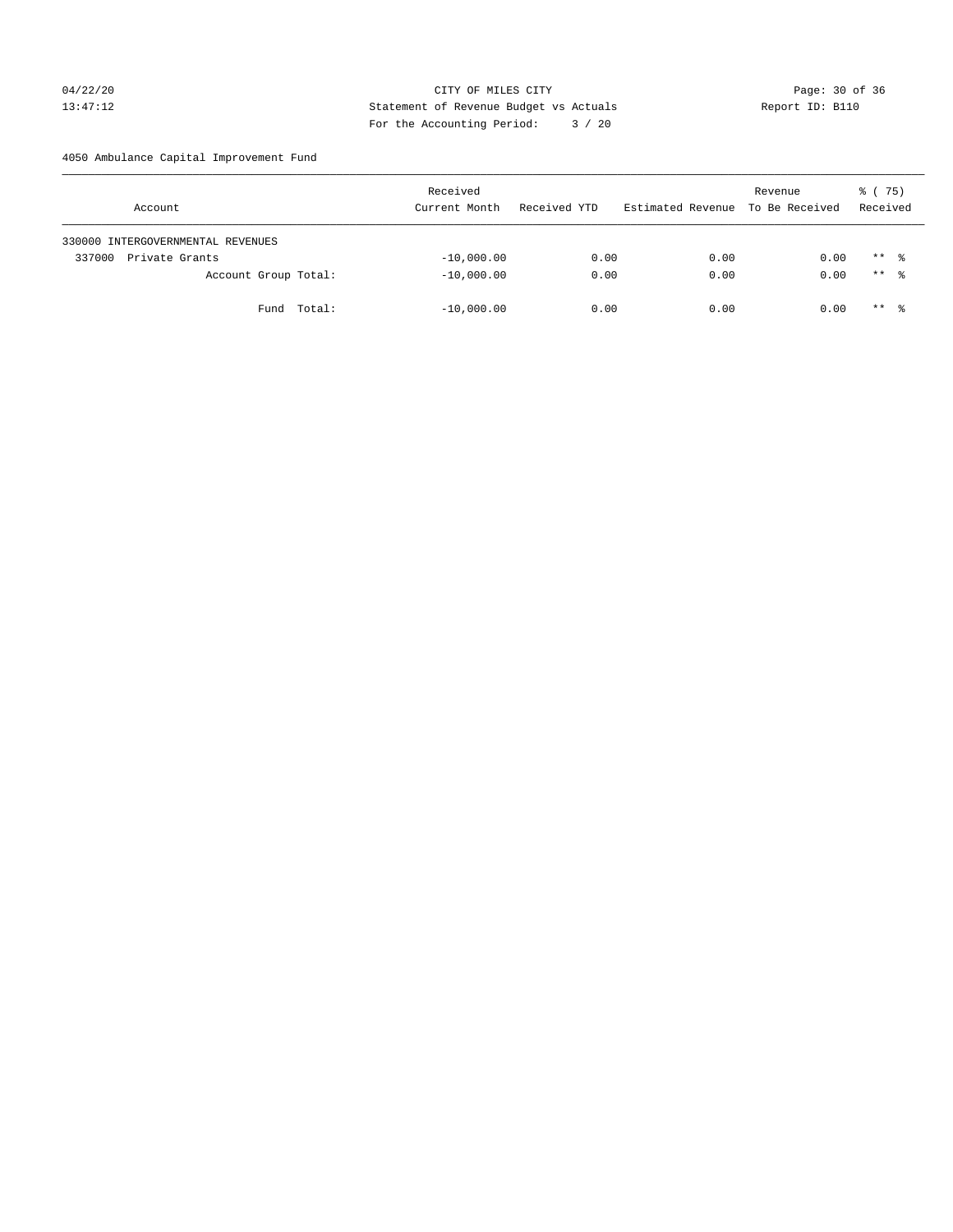## 04/22/20 Page: 31 of 36 CITY OF MILES CITY CHANGES CITY 13:47:12 Statement of Revenue Budget vs Actuals Report ID: B110 For the Accounting Period: 3 / 20

4060 CAPITAL IMPROV-PUBLIC WORKS

|        | Account                            | Received<br>Current Month | Received YTD | Estimated Revenue | Revenue<br>To Be Received | % (75)<br>Received |
|--------|------------------------------------|---------------------------|--------------|-------------------|---------------------------|--------------------|
|        |                                    |                           |              |                   |                           |                    |
|        | 320000 LICENSES AND PERMITS        |                           |              |                   |                           |                    |
| 323040 | Other Miscellaneous Permits        | 350.00                    | 3,450.00     | 4,200.00          | 750.00                    | 82 %               |
|        | Account Group Total:               | 350.00                    | 3,450.00     | 4,200.00          | 750.00                    | 82 %               |
|        | 340000 Charges for Services        |                           |              |                   |                           |                    |
| 343014 | Street Cleaning                    | 0.00                      | 0.00         | 10,800.00         | 10,800.00                 | 0 <sup>8</sup>     |
| 343016 | Prkg Vio/Off Str-Impnd Fees        | 0.00                      | 0.00         | 500.00            | 500.00                    | 0 <sup>8</sup>     |
| 343018 | Sale of Street & Roadway Materials | 209.00                    | 209.00       | 1,000.00          | 791.00                    | $21$ $%$           |
|        | Account Group Total:               | 209.00                    | 209.00       | 12,300.00         | 12,091.00                 | 2 <sup>8</sup>     |
|        | 370000 INVESTMENT EARNINGS         |                           |              |                   |                           |                    |
| 371010 | Investment Earnings                | 0.00                      | 6,423.08     | 2,500.00          | $-3,923.08$               | $257$ $%$          |
|        | Account Group Total:               | 0.00                      | 6,423.08     | 2,500.00          | $-3,923.08$               | $257$ $%$          |
|        | Total:<br>Fund                     | 559.00                    | 10,082.08    | 19,000.00         | 8,917.92                  | 53 <sup>8</sup>    |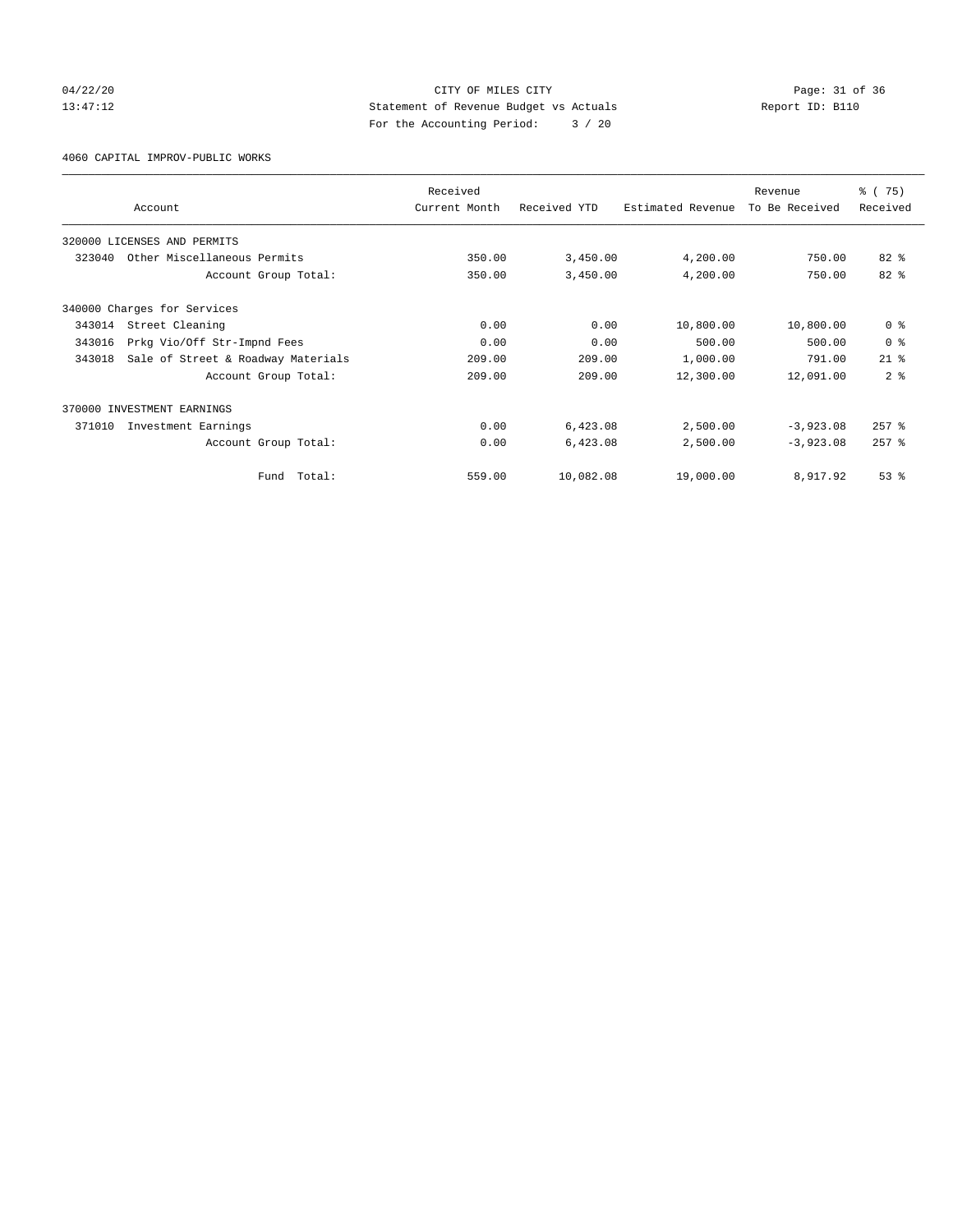# 04/22/20 Page: 32 of 36 CITY OF MILES CITY CHANGES CONTROL PAGE: 32 of 36 13:47:12 Statement of Revenue Budget vs Actuals Report ID: B110 For the Accounting Period: 3 / 20

## 5210 WATER UTILITY

|        |                                | Received      |              |                   | Revenue        | % (75)              |
|--------|--------------------------------|---------------|--------------|-------------------|----------------|---------------------|
|        | Account                        | Current Month | Received YTD | Estimated Revenue | To Be Received | Received            |
|        | 340000 Charges for Services    |               |              |                   |                |                     |
| 343021 | Metered Water Sales            | 125,593.71    | 1,499,437.60 | 1,989,000.00      | 489,562.40     | 75 %                |
| 343022 | Unmetered Water Sales/Chrgoffs | 19.50         | 459.26       | 500.00            | 40.74          | $92$ $%$            |
| 343023 | Bulk Water Sales               | 0.00          | 6,821.64     | 10,000.00         | 3,178.36       | 68 %                |
| 343025 | Hookup Fee                     | 0.00          | 2,045.00     | 2,500.00          | 455.00         | 82 %                |
| 343026 | Water Install/Tap Chrgs/Labor  | 0.00          | 746.48       | 7,000.00          | 6,253.52       | 11 <sup>°</sup>     |
| 343027 | Chg for Wtr Dept. Serv         | 457.50        | 30,172.94    | 15,000.00         | $-15, 172.94$  | $201$ %             |
| 343029 | Curb Stop Replacement Fee      | 3,555.00      | 32,328.00    | 43,000.00         | 10,672.00      | 75 %                |
|        | Account Group Total:           | 129,625.71    | 1,572,010.92 | 2,067,000.00      | 494,989.08     | 76 %                |
|        | 360000 MISCELLANEOUS REVENUE   |               |              |                   |                |                     |
| 362020 | MISC REVENUE                   | 126.20        | 391.80       | 0.00              | $-391.80$      | $***$ $\frac{6}{5}$ |
|        | Account Group Total:           | 126.20        | 391.80       | 0.00              | $-391.80$      | $***$ $  -$         |
|        | 370000 INVESTMENT EARNINGS     |               |              |                   |                |                     |
| 371010 | Investment Earnings            | 0.00          | 62,389.89    | 45,000.00         | $-17,389.89$   | 139 <sub>8</sub>    |
|        | Account Group Total:           | 0.00          | 62,389.89    | 45,000.00         | $-17,389.89$   | 139 <sub>8</sub>    |
|        | Fund Total:                    | 129,751.91    | 1,634,792.61 | 2,112,000.00      | 477, 207.39    | 77.8                |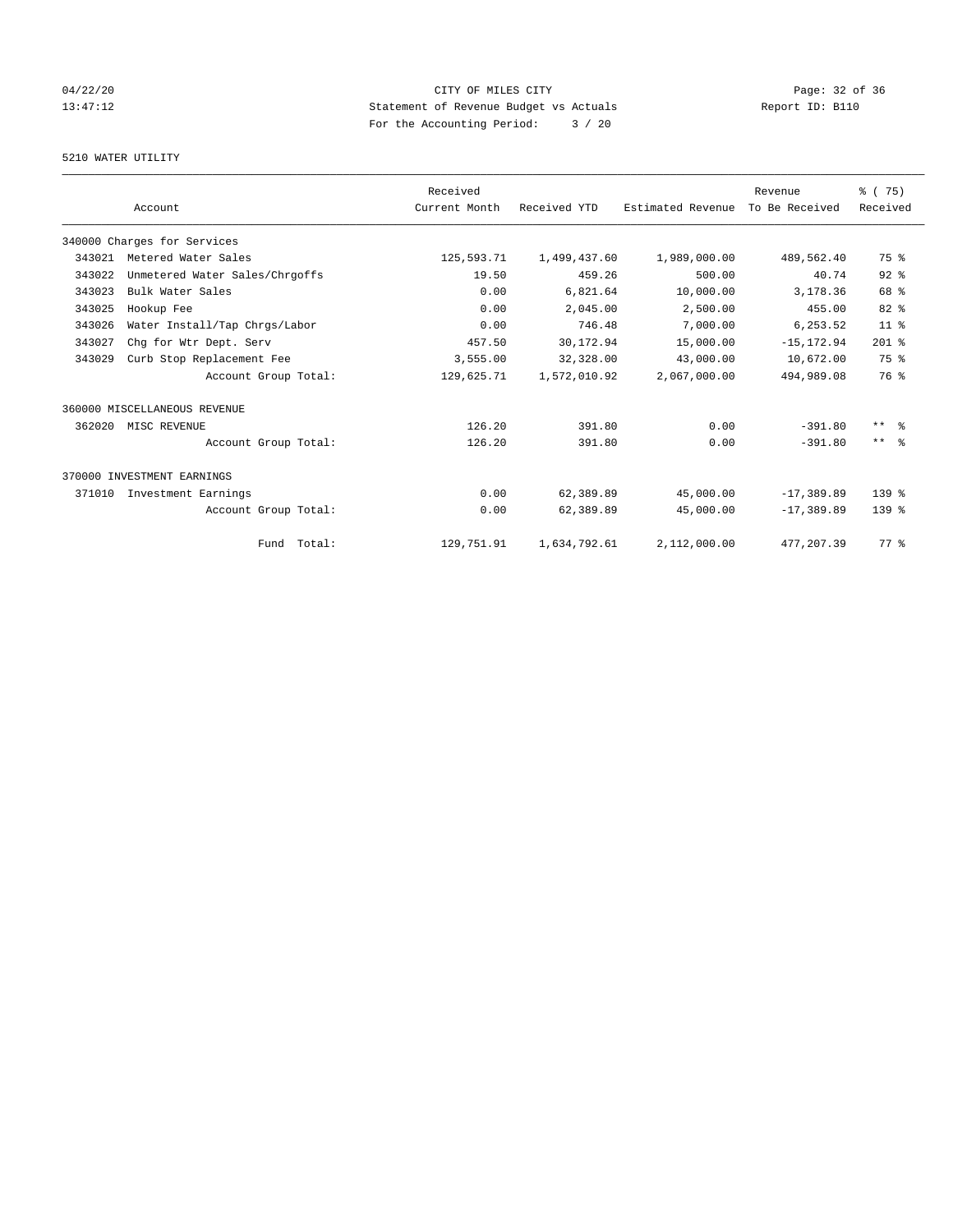# 04/22/20 Page: 33 of 36 CITY OF MILES CITY CHANGES CONTROL PAGE: 33 of 36 13:47:12 Statement of Revenue Budget vs Actuals Report ID: B110 For the Accounting Period: 3 / 20

## 5310 SEWER UTILITY

|        |                                         | Received      |              |                   | Revenue        | % (75)              |
|--------|-----------------------------------------|---------------|--------------|-------------------|----------------|---------------------|
|        | Account                                 | Current Month | Received YTD | Estimated Revenue | To Be Received | Received            |
|        | 340000 Charges for Services             |               |              |                   |                |                     |
| 341075 | Serv/Cnty-Interlocal Agmt               | 0.00          | 765.00       | 1,530.00          | 765.00         | $50*$               |
| 343031 | Sewer Service Charges                   | 163,934.10    | 1,485,890.60 | 2,040,000.00      | 554,109.40     | 73.8                |
| 343032 | Sewer Installation Charges/Chrgoffs     | 19.50         | 459.24       | 1,500.00          | 1,040.76       | 31.8                |
| 343033 | Hookup Fee                              | 0.00          | 720.00       | 1,000.00          | 280.00         | $72$ $%$            |
| 343034 | Treatment Facilities Fees               | 195.00        | 1,320.00     | 2,000.00          | 680.00         | 66 %                |
| 343036 | Miscellaneous Sewer Revenue (Labor)     | 3,944.00      | 10,509.65    | 4,000.00          | $-6, 509.65$   | $263$ $%$           |
| 343037 | Baker Road Etc.                         | 1,175.42      | 10,386.64    | 12,000.00         | 1,613.36       | 87 <sup>8</sup>     |
|        | Account Group Total:                    | 169,268.02    | 1,510,051.13 | 2,062,030.00      | 551,978.87     | 73.8                |
|        | 360000 MISCELLANEOUS REVENUE            |               |              |                   |                |                     |
| 361010 | Land Rental                             | 0.00          | 2,873.90     | 0.00              | $-2,873.90$    | $\star\star$<br>- 옹 |
| 362020 | MISC REVENUE                            | 89.80         | 389.39       | 0.00              | $-389.39$      | $***$<br>$\approx$  |
|        | Account Group Total:                    | 89.80         | 3, 263.29    | 0.00              | $-3.263.29$    | $***$ $=$           |
|        | 370000 INVESTMENT EARNINGS              |               |              |                   |                |                     |
| 371010 | Investment Earnings                     | 0.00          | 37,160.05    | 35,000.00         | $-2,160.05$    | 106 <sup>8</sup>    |
|        | Account Group Total:                    | 0.00          | 37,160.05    | 35,000.00         | $-2,160.05$    | 106%                |
|        | 380000 OTHER FINANCING SOURCES          |               |              |                   |                |                     |
|        | 381070 Proceeds/Loans/Intercap 016-2015 | 0.00          | 0.00         | 489,355.00        | 489,355.00     | 0 <sup>8</sup>      |
|        | Account Group Total:                    | 0.00          | 0.00         | 489, 355.00       | 489,355.00     | 0 <sup>8</sup>      |
|        | Fund Total:                             | 169, 357.82   | 1,550,474.47 | 2,586,385.00      | 1,035,910.53   | 60 %                |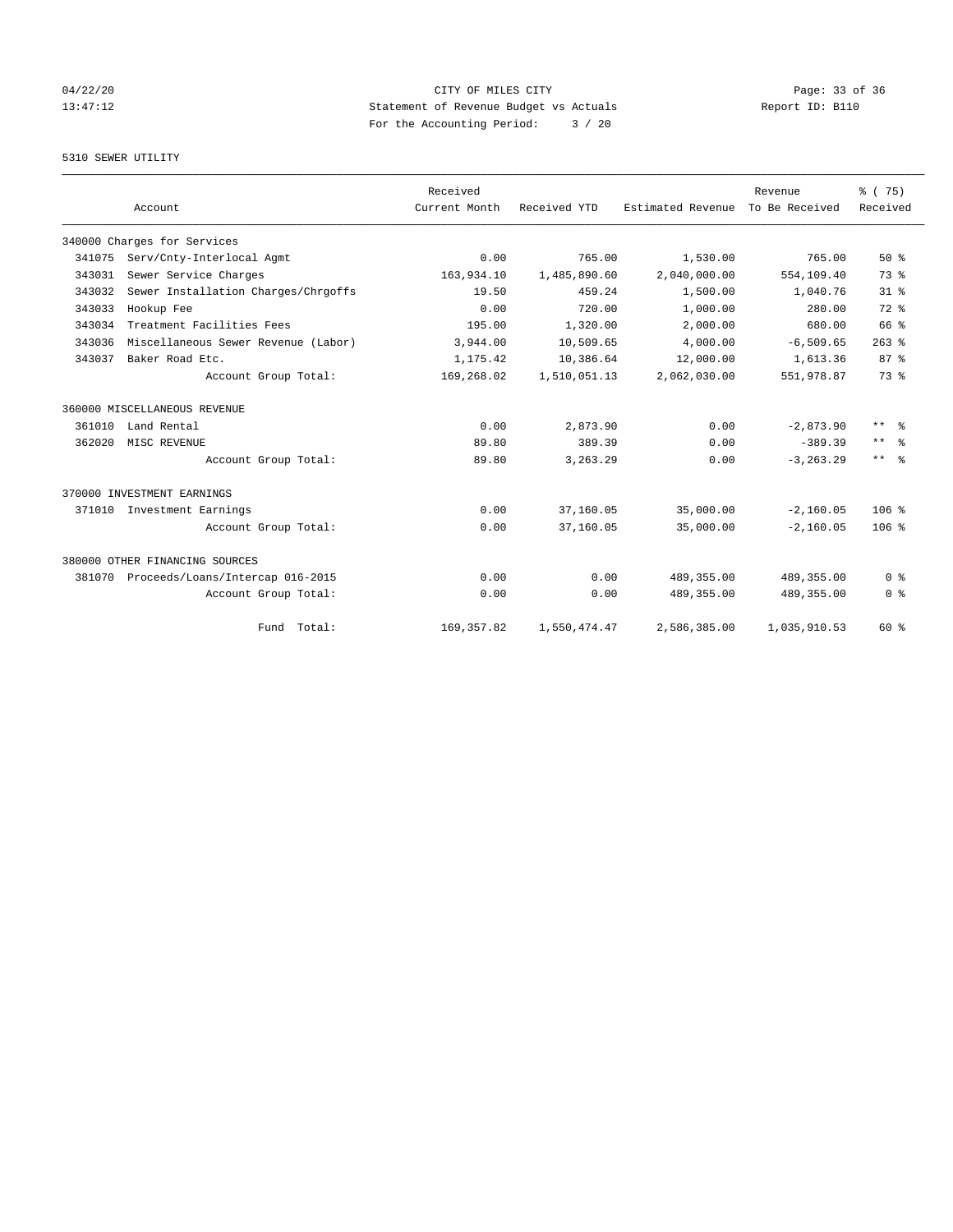# 04/22/20 Page: 34 of 36 CITY OF MILES CITY CHANGES CONTROL PAGE: 34 of 36 13:47:12 Statement of Revenue Budget vs Actuals Report ID: B110 For the Accounting Period: 3 / 20

5510 AMBULANCE FUND

|              | Account                                | Received<br>Current Month | Received YTD | Estimated Revenue | Revenue<br>To Be Received | % (75)<br>Received |
|--------------|----------------------------------------|---------------------------|--------------|-------------------|---------------------------|--------------------|
| 310000 TAXES |                                        |                           |              |                   |                           |                    |
| 311010       | Real Property Taxes                    | 57.25                     | 5,408.72     | 9,284.00          | 3,875.28                  | 58 %               |
| 311020       | Personal Property Taxes                | 0.35                      | 19.91        | 231.00            | 211.09                    | 9 <sup>°</sup>     |
|              |                                        | 1.82                      | 12.68        | 25.00             | 12.32                     | $51$ $%$           |
| 312000       | Penalty & Interest on Delinquent Taxes |                           |              |                   |                           |                    |
|              | Account Group Total:                   | 59.42                     | 5, 441.31    | 9,540.00          | 4,098.69                  | 57%                |
|              | 330000 INTERGOVERNMENTAL REVENUES      |                           |              |                   |                           |                    |
| 331040       | Medicaid Supplemental Program-State    | 0.00                      | 18,994.86    | 12,500.00         | $-6, 494.86$              | $152*$             |
| 334000       | State Grants                           | 0.00                      | 0.00         | 50,000.00         | 50,000.00                 | 0 <sup>8</sup>     |
|              | Account Group Total:                   | 0.00                      | 18,994.86    | 62,500.00         | 43,505.14                 | $30*$              |
|              | 340000 Charges for Services            |                           |              |                   |                           |                    |
| 341075       | Serv/Cnty-Interlocal Agmt              | 0.00                      | 37,310.00    | 45,000.00         | 7,690.00                  | 83 <sup>8</sup>    |
| 342026       | Ambulance Charges                      | 84, 467. 14               | 1,017,943.43 | 914,133.00        | $-103, 810.43$            | $111*$             |
| 342027       | Ambulance Standby                      | 0.00                      | 1,820.00     | 7,000.00          | 5,180.00                  | 26%                |
|              | Account Group Total:                   | 84, 467. 14               | 1,057,073.43 | 966,133.00        | $-90.940.43$              | 109 <sub>8</sub>   |
|              | 360000 MISCELLANEOUS REVENUE           |                           |              |                   |                           |                    |
| 362020       | MISC REVENUE                           | 10,000.00                 | 10,804.27    | 0.00              | $-10,804.27$              | ** %               |
| 366010       | Misc- From Charge off Accts            | $-345.64$                 | 10,358.80    | 5,500.00          | $-4,858.80$               | 188 %              |
| 367000       | Sale of Junk or Salvage                | 0.00                      | 0.00         | 1,000.00          | 1,000.00                  | 0 <sup>8</sup>     |
|              | Account Group Total:                   | 9,654.36                  | 21, 163.07   | 6,500.00          | $-14,663.07$              | $326$ $%$          |
|              | Fund Total:                            | 94,180.92                 | 1,102,672.67 | 1,044,673.00      | $-57,999.67$              | $106$ %            |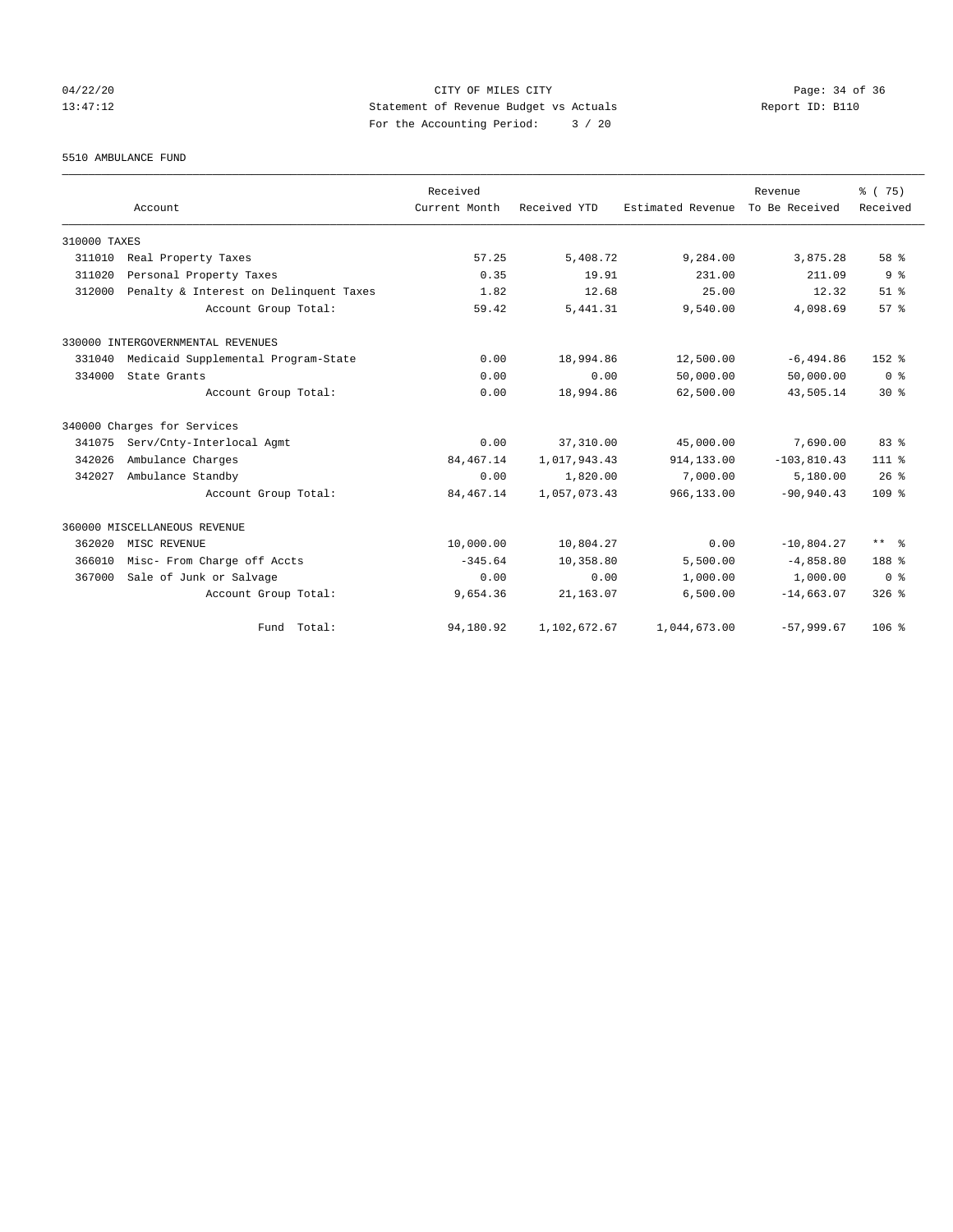04/22/20 Page: 35 of 36 CITY OF MILES CITY CHANGES CONTROL PAGE: 35 of 36 13:47:12 Statement of Revenue Budget vs Actuals Report ID: B110 For the Accounting Period: 3 / 20

5610 AIRPORT OPERATING

|              |                                         | Received      |              |                                  | Revenue     | % (75)          |
|--------------|-----------------------------------------|---------------|--------------|----------------------------------|-------------|-----------------|
|              | Account                                 | Current Month | Received YTD | Estimated Revenue To Be Received |             | Received        |
| 310000 TAXES |                                         |               |              |                                  |             |                 |
| 311010       | Real Property Taxes                     | 85.89         | 8,113.68     | 13,926.00                        | 5,812.32    | 58 %            |
| 311020       | Personal Property Taxes                 | 0.53          | 29.88        | 347.00                           | 317.12      | 9 <sup>°</sup>  |
| 312000       | Penalty & Interest on Delinquent Taxes  | 2.73          | 19.01        | 40.00                            | 20.99       | 48 %            |
|              | Account Group Total:                    | 89.15         | 8,162.57     | 14,313.00                        | 6,150.43    | $57*$           |
|              | 330000 INTERGOVERNMENTAL REVENUES       |               |              |                                  |             |                 |
|              | 331126 AIP 019-2021                     | 0.00          | 0.00         | 1.00                             | 1.00        | 0 <sup>8</sup>  |
| 331127       | FAA AIP 017-2018                        | 0.00          | 108,147.00   | 386,962.00                       | 278,815.00  | $28$ %          |
| 334060       | Coal Impact Grant-016-2015              | 0.00          | 8,500.00     | 48,900.00                        | 40,400.00   | $17*$           |
|              | Account Group Total:                    | 0.00          | 116,647.00   | 435,863.00                       | 319,216.00  | $27$ $%$        |
|              | 340000 Charges for Services             |               |              |                                  |             |                 |
| 341075       | Serv/Cnty-Interlocal Agmt               | 0.00          | 16,718.25    | 30,000.00                        | 13,281.75   | 56%             |
| 343018       | Sale of Street & Roadway Materials      | 0.00          | 2,962.80     | 1,000.00                         | $-1,962.80$ | $296$ $%$       |
| 343061       | Landing Fees                            | 168.00        | 1,648.50     | 2,000.00                         | 351.50      | $82$ $%$        |
| 343062       | Aviation Fuel                           | 21,822.64     | 273, 250.44  | 300,000.00                       | 26,749.56   | 91 <sup>°</sup> |
| 343064       | Hangar Rent                             | 6,892.95      | 53, 462.01   | 58,000.00                        | 4,537.99    | 92 <sub>8</sub> |
| 343065       | Building Rentals                        | 1,235.76      | 11,863.88    | 14,000.00                        | 2,136.12    | 85%             |
| 343067       | Other - Miscellaneous                   | 384.88        | 8,044.99     | 500.00                           | $-7,544.99$ | $***$ $%$       |
|              | 343069 Ag Contract                      | 0.00          | 10,500.00    | 10,500.00                        | 0.00        | 100%            |
|              | Account Group Total:                    | 30,504.23     | 378,450.87   | 416,000.00                       | 37,549.13   | $91$ $8$        |
|              | 360000 MISCELLANEOUS REVENUE            |               |              |                                  |             |                 |
| 361010       | Land Rental                             | 5,110.54      | 17,026.31    | 25,000.00                        | 7,973.69    | 68 %            |
| 362020       | MISC REVENUE                            | 56.96         | 381.20       | 300.00                           | $-81.20$    | $127$ $%$       |
|              | Account Group Total:                    | 5,167.50      | 17,407.51    | 25,300.00                        | 7,892.49    | 69 %            |
|              | 370000 INVESTMENT EARNINGS              |               |              |                                  |             |                 |
|              | 371010 Investment Earnings              | 0.00          | 1,865.63     | 2,500.00                         | 634.37      | 75 %            |
|              | Account Group Total:                    | 0.00          | 1,865.63     | 2,500.00                         | 634.37      | 75%             |
|              | 380000 OTHER FINANCING SOURCES          |               |              |                                  |             |                 |
|              | 381070 Proceeds/Loans/Intercap 016-2015 | 0.00          | 0.00         | 264,000.00                       | 264,000.00  | 0 <sup>8</sup>  |
|              | Account Group Total:                    | 0.00          | 0.00         | 264,000.00                       | 264,000.00  | 0 <sup>8</sup>  |
|              | Fund<br>Total:                          | 35,760.88     | 522, 533.58  | 1,157,976.00                     | 635, 442.42 | $45*$           |